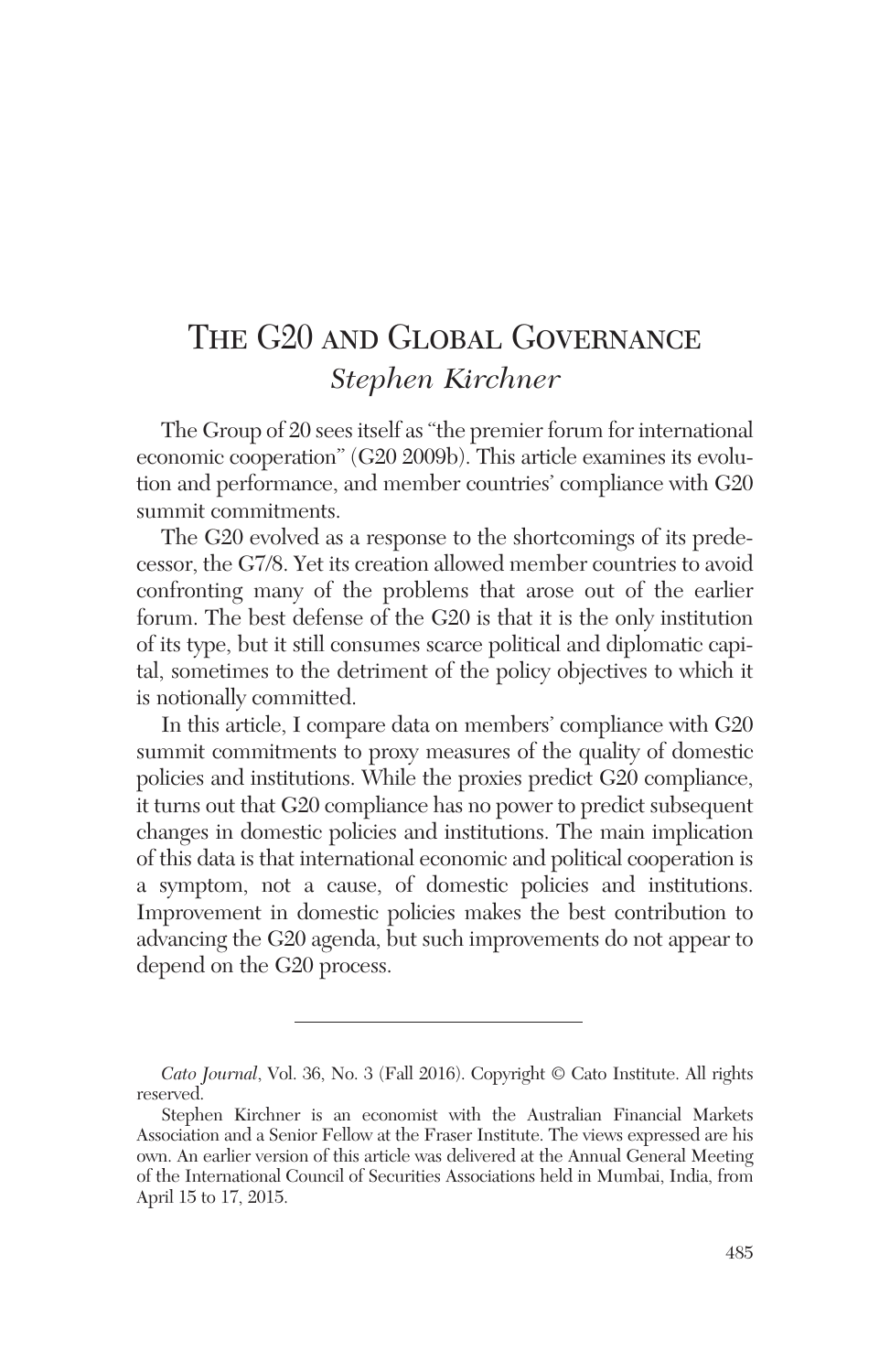I also consider some of the G20's major initiatives in relation to economic policy coordination and financial market regulation. The G20 is assumed to invest these initiatives with greater political legitimacy but, on occasion, the leaders' summit process has actually detracted from this legitimacy. Many of these initiatives arguably would have occurred without the overlay of the G20 leaders' or ministerial processes. In Australia's case, hosting the G20 summit in 2014 detracted from domestic political leadership and the government's ability to advance a domestic economic reform agenda.

## G7/G8 Precedents and the Origins of the G20

The G20 can trace its origins to the collapse of the Bretton Woods system in the early 1970s. With the demise of fixed exchange rates, new informal arrangements arose through which the major Western economies sought to address international economic issues. The finance ministers of the United States, Britain, France, and Germany (G4) met in the White House library, forming the so-called Library Group in March 1973 (Bradford and Linn 2011: 1). Japan joined the group in September 1973 to form the G5, followed by Italy (1975), Canada (1976), and the EC/EU presidency (1977), forming what ultimately became the Group of Seven (G7) finance ministers.

A parallel grouping of G7 heads of state began meeting annually from 1975. Russia joined the G7 at the invitation of President Clinton to form the G8 leaders' summit from 1998.

From the late 1960s, a literature grounded in formal theoretical models identified potential economic gains from international economic policy coordination (Cooper 1969). Yet this literature lacked historical and institutional context, and proved misleading about the effective scope and potential of such cooperation. The G7 finance ministers' and G7/8 leaders' meetings were subject to major questions about their agenda, representativeness, and effectiveness.

The G7 presided over two major episodes of economic policy coordination in the 1980s. The 1985 Plaza and 1987 Louvre Accords were designed to address episodes of U.S dollar strength and weakness respectively. The effect of coordinated foreign exchange market intervention on exchange rates, and its economic significance, has long been disputed, starting with the G7's 1983 Report of the Working Group on Exchange Market Intervention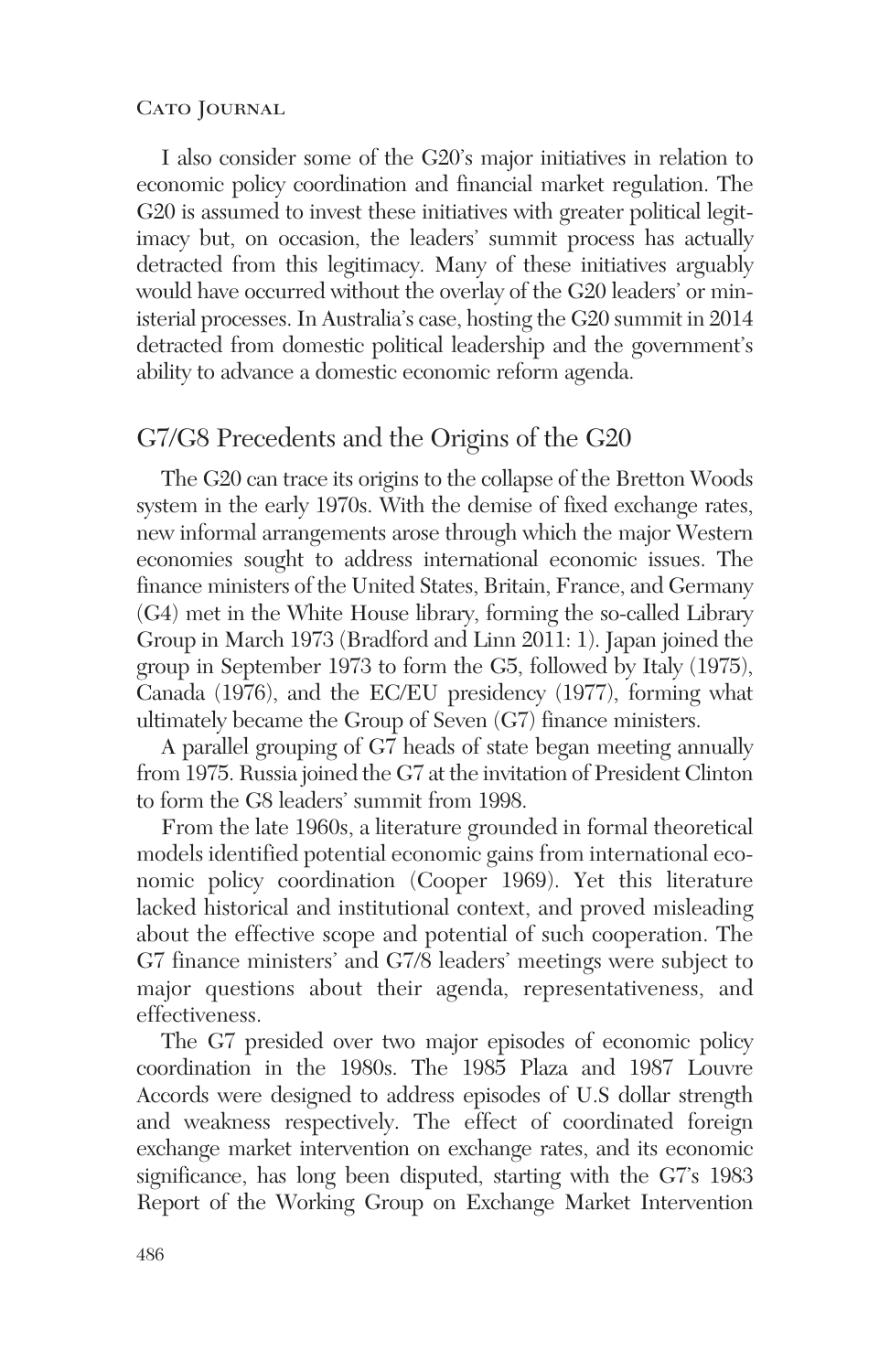(the Jurgensen Report). The report concluded that "the role of intervention can only be limited" (Truman 2003: 247).

Mina Baliamoune (2000) examined the announcement and compliance effects of the G7 summits held between Rambouillet in 1975 and Munich in 1992. She found no evidence for an announcement effect from these summits on a range of economic and financial market variables, implying a lack of credibility for the G7. She also found that compliance with summit announcements was low. Where there was compliance with summit goals, Baliamoune found this did not necessarily improve economic performance.

An analysis by Marcel Fratzscher (2009) of 76 G7 communiqués since 1975 found they were able to move G3 exchange rates in the desired direction, especially when supported by foreign exchange market intervention. However, Fratzscher suggests this is due to the G7 successfully identifying, rather than correcting, episodes of currency misalignment. G7 communication did not cause the subsequent realignment of exchange rates.

Another analysis of G7 summit commitments between 1975 and 1989 found a compliance rate of only one-third in relation to economic policy issues more broadly (von Furstenberg and Daniels 1992). A related study found that many of the economic relationships asserted in summit declarations were contestable, demonstrating that the G7's attempts at policy cooperation were not economically well founded (Daniels 1993).

By the late 1980s, there was growing skepticism about the prospects for effective international economic policy coordination. Stanley Fischer (1987: 4) was representative of this, maintaining that "continued systematic policy coordination on a grand scale among the major economies is unlikely . . . the best that each country can do for other countries is to keep its own economy in shape." Fischer did hold out the prospect that improved understanding of policy, and growing interdependence, might see greater cooperation in future, "but only in the very long run." More recently, Jeffrey Frankel (2016: 1) has sought to rehabilitate this theoretical literature "after a 30-year absence," despite its lack of historical and institutional context.

Issues of international economic cooperation again came to fore with the 1997–98 emerging markets crisis, which went beyond the traditional geographic focus of the G7. In this context, it was thought that a broader grouping was needed to better represent the emerging-market economies that were at the center of the crisis.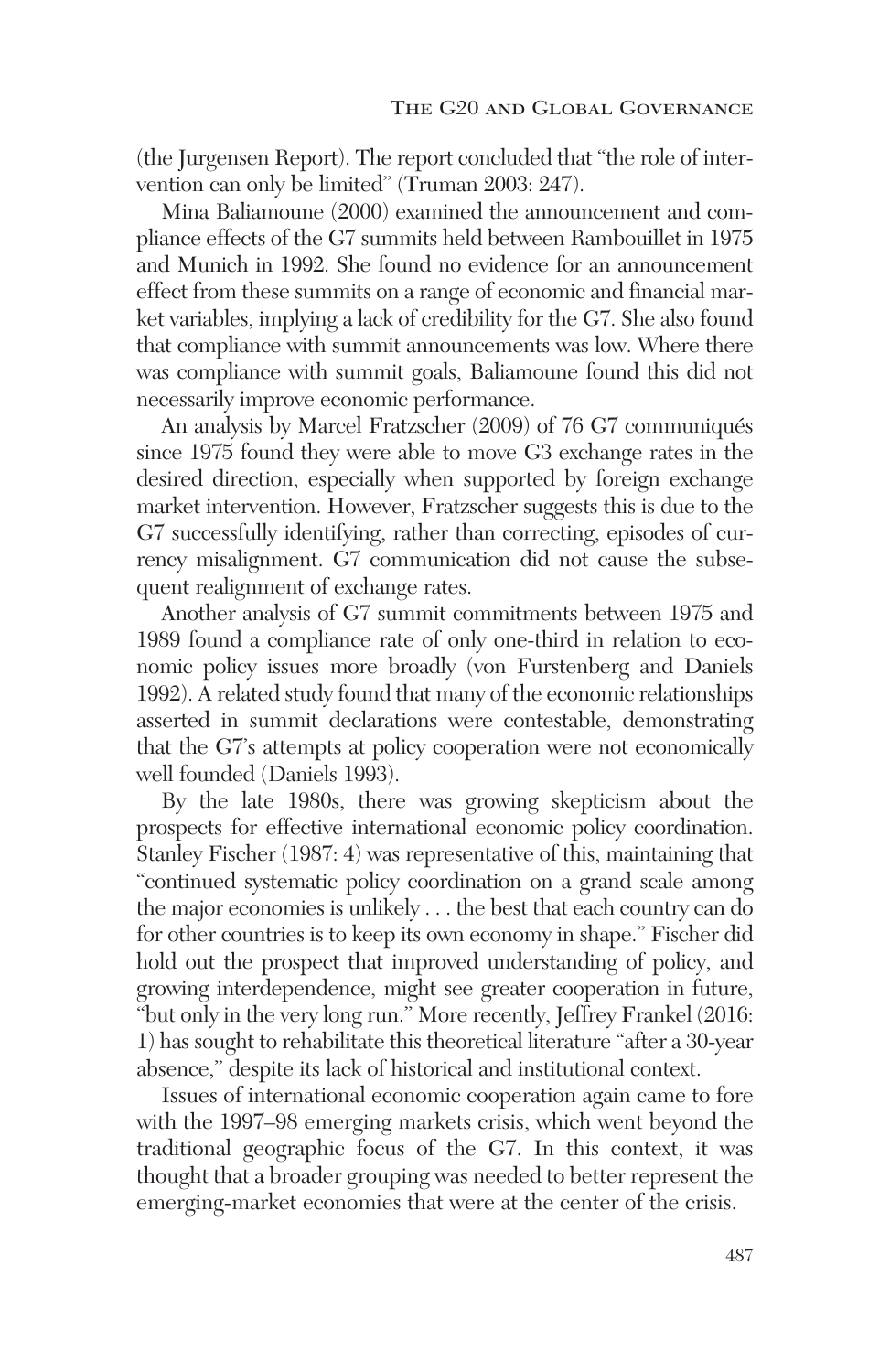The first meeting of G20 finance ministers and central bank governors took place in Berlin in December 1999, at the initiative of the United States, Germany, and Canada. The G20 added Argentina, Australia, Brazil, China, India, Indonesia, Mexico, Russia, Saudi Arabia, South Africa, South Korea, Turkey, and the presidency of the EU to the G7's membership. The managing director of the International Monetary Fund (IMF) and the president of the World Bank were also included. The G20 was given a rotating presidency based on five regional groupings but, like the G7/G8, lacked a permanent secretariat or standing organization. As was the case with its predecessors, this lack of a standing organization has been variously interpreted as both a strength and a weakness.

An important outgrowth of the G20 ministerial meetings was the Financial Stability Forum (FSF), which took on responsibility for coordinating issues in relation to international financial regulation and later became the Financial Stability Board (FSB). However, the meetings addressed a wide range of other issues between 1999 and the onset of the 2008–09 financial crisis, with the G20's agenda inevitably reflecting the issues of the moment.

The period between 1999 and 2008 saw continued debate about how best to expand the G8 and address its shortcomings. A small, often government-funded industry grew up in academia and think tanks to address the issue of global governance; the form and effectiveness of the G7/8 and the G20 ministerial meetings was its major focus. This industry is remarkable for its lack of realism: Alex Brill (2012: 20) writes that "too many experts are unclear on exactly how to improve existing multilateral institutions. Many scholars have critiqued these institutions and proposed strategies for reform, but in reviewing various recommendations, the utter vagueness of much of the advice is striking."

One concrete idea that did emerge from this industry was that an elevation of the G20 ministerial meetings process was preferable to an expansion or devolution of the G8 leaders' grouping (Bradford and Linn 2011: 7). This was put into action as a result of the financial crisis of 2008–09. Yet, it is noteworthy that in the run-up to the crisis, there was considerable skepticism from close observers about the value of international economic cooperation. Joseph Daniels (2005: 84) was representative, arguing that "global economic stability depends, first and foremost, on good domestic economic policymaking. International policy cooperation, although ever more important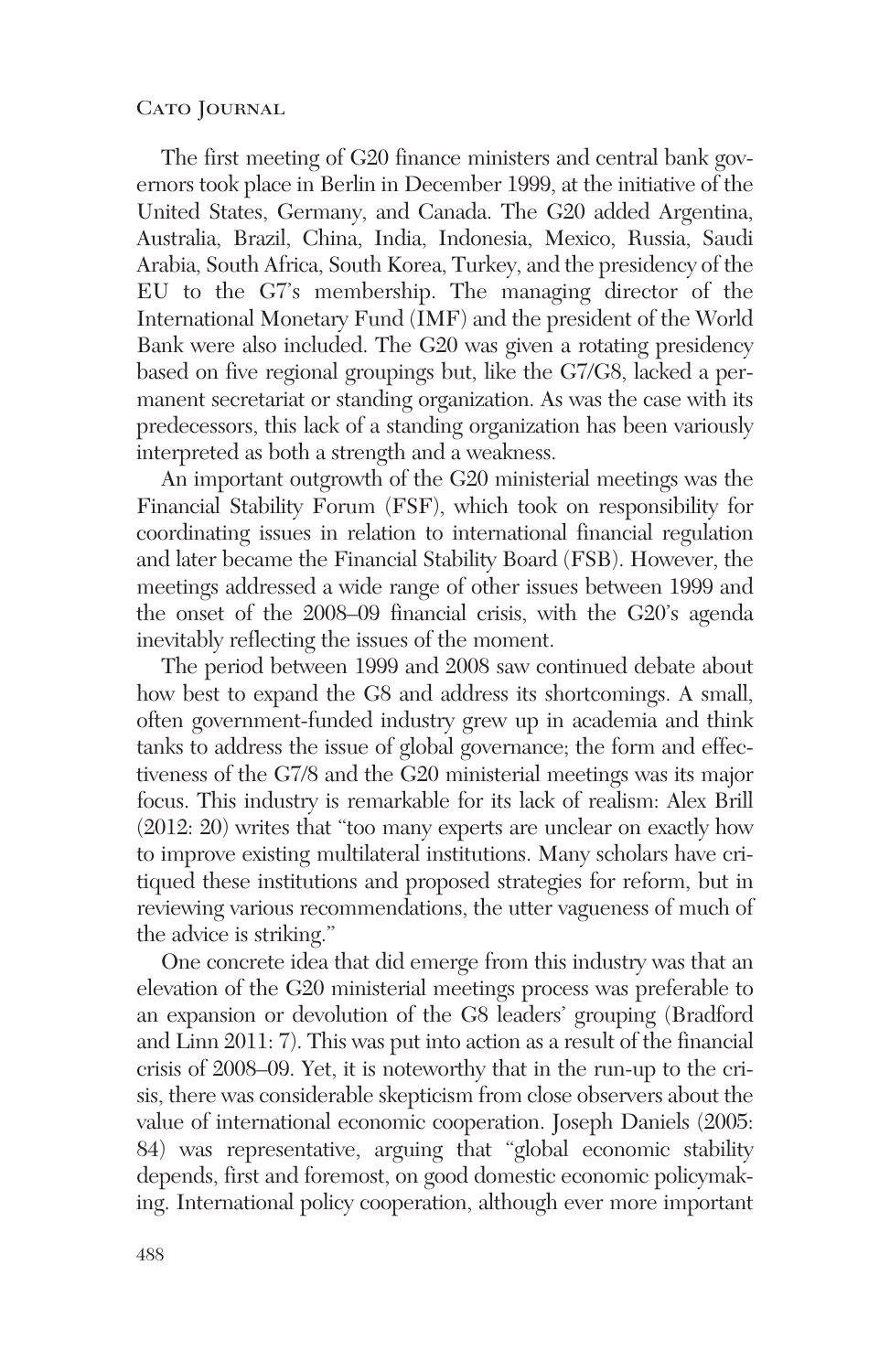in light of global economic integration, is of second order importance for global stability." Razeen Sally (2001: 55) put it more bluntly: "Most arguments for global governance are in fact bad economics and even worse political economy." A key issue is whether the financial crisis of 2008–09 confirmed or demanded a reconsideration of these judgments about the prospects for international economic policy cooperation and coordination.

## The G20 Leaders' Meetings and the Financial Crisis

The onset of the financial crisis in 2008 gave new impetus to international economic cooperation on a broader basis than the G7/G8. The existing G20 ministerial meeting process provided a convenient forum for the organization of a leaders' summit in Washington on November 15, 2008, which also added the Netherlands and Spain to the G20 meetings.

The elevation of the G20 ministerial process to the status of a leaders' meeting was an attempt to address some of the long-standing issues around the effectiveness and legitimacy of the G7/8. However, the origins of the G20 in the emerging markets crisis of 1997–98 and the global financial crisis of 2008–09 meant that many of the longstanding issues around the representativeness and effectiveness of the G7/8 and its expansion were avoided. The G20 was seen as a workaround for many of these problems, without actually addressing them other than by expanding on the G7/G8's membership. As Peter Drysdale and Kemal Dervis (2014: 4) note, "the fact that a finance ministers' G20 already existed allowed the United States to circumvent debate on inclusion. It was easier to simply invite the government leaders of the existing group of twenty than to try to agree on who should be included. . . . There was no time for such a debate."

The initial membership of the G20 was an arbitrary selection drawn at the initiative of the United States, Germany, and Canada in 1999, with subsequent additions to the membership made on an ad hoc basis. While the G20 is more representative in a numerical sense, this comes at a cost of commonality of interest and values. The G20 has no natural focus, geographic or otherwise, to bind its members together in the way of the Asia-Pacific Economic Cooperation forum (APEC), and does not have a set of common values, such as NATO does. It also has no membership criteria from which it might derive legitimacy, unlike, for example, the World Trade Organization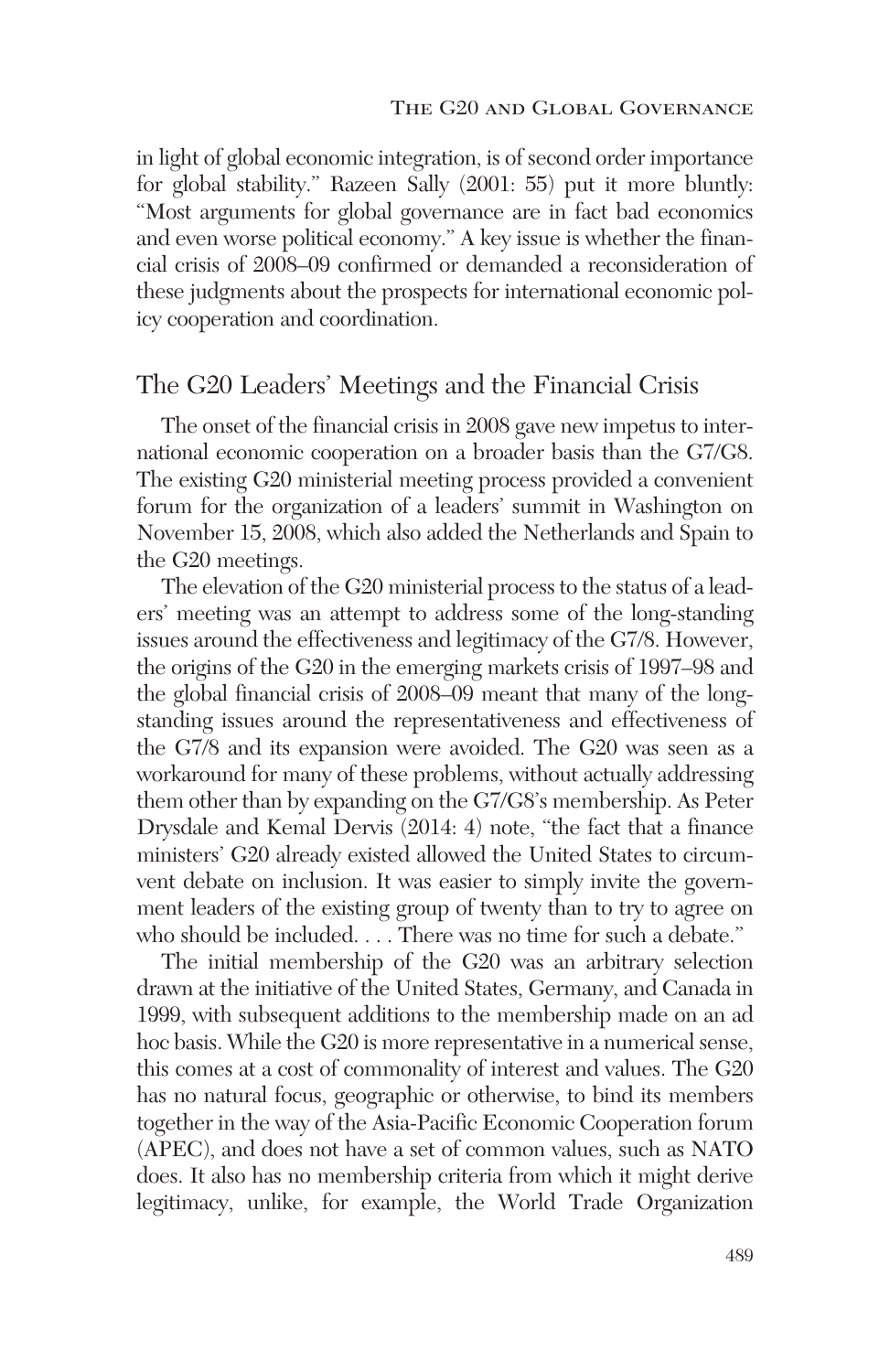(WTO). Brill (2012: 22) notes that applying membership criteria consistent with the stated aims of the G20 would lead to the removal of Argentina, Indonesia, Mexico, and Russia, and the addition of Malaysia, Norway, Singapore, and Switzerland.

The G20 leaders' process thus inherited many of the problems and unresolved issues of its G7/G8 predecessor. The expansion in membership addressed the issue of inclusiveness but multiplied the problems of a lack of common interests and values. Steven Slaughter (2013: 1) writes that "the legitimacy of the G20 is fundamentally uncertain and problematic because the G20's membership and connection to existing forms of multilateralism remain contentious." The extent to which the G20 is an empty vessel is demonstrated by the readiness of policymakers and nonstate actors to project a growing list of issues onto the G20 agenda, leading to the production of insubstantial and often wordy communiqués. Though the G20 is seen as a vehicle for addressing the world's problems, the leaders' meetings bring only a modest amount of new institutional capacity, legitimacy, and political capital to the task. While this conclusion is ultimately a matter of judgment and interpretation, it is nonetheless borne out by a critical review of the G20's achievements to date. As I will argue below, many of the claimed successes of the G20 owe little to its process.

## The G20 and Other Multilateral Institutions and Processes

The emergence of the G20 also reflects the limitations of the Bretton Woods institutions, the IMF and the World Bank. Originally designed to manage a world of fixed exchange rates and fund postwar reconstruction, these institutions have survived the demise of the Bretton Woods system. With floating exchange rates largely eliminating the problem of balance-of-payments crises among developed and many developing economies, and with private capital markets readily financing economic development in emerging economies, the IMF and World Bank have struggled to maintain their relevance. Indeed, before being recapitalized during the financial crisis, the IMF faced its own financial crisis because of a lack of demand for its lending on the part of developing economies. The International Financial Institutions Advisory Commission (2000) presided over by Allan Meltzer highlighted many of the problems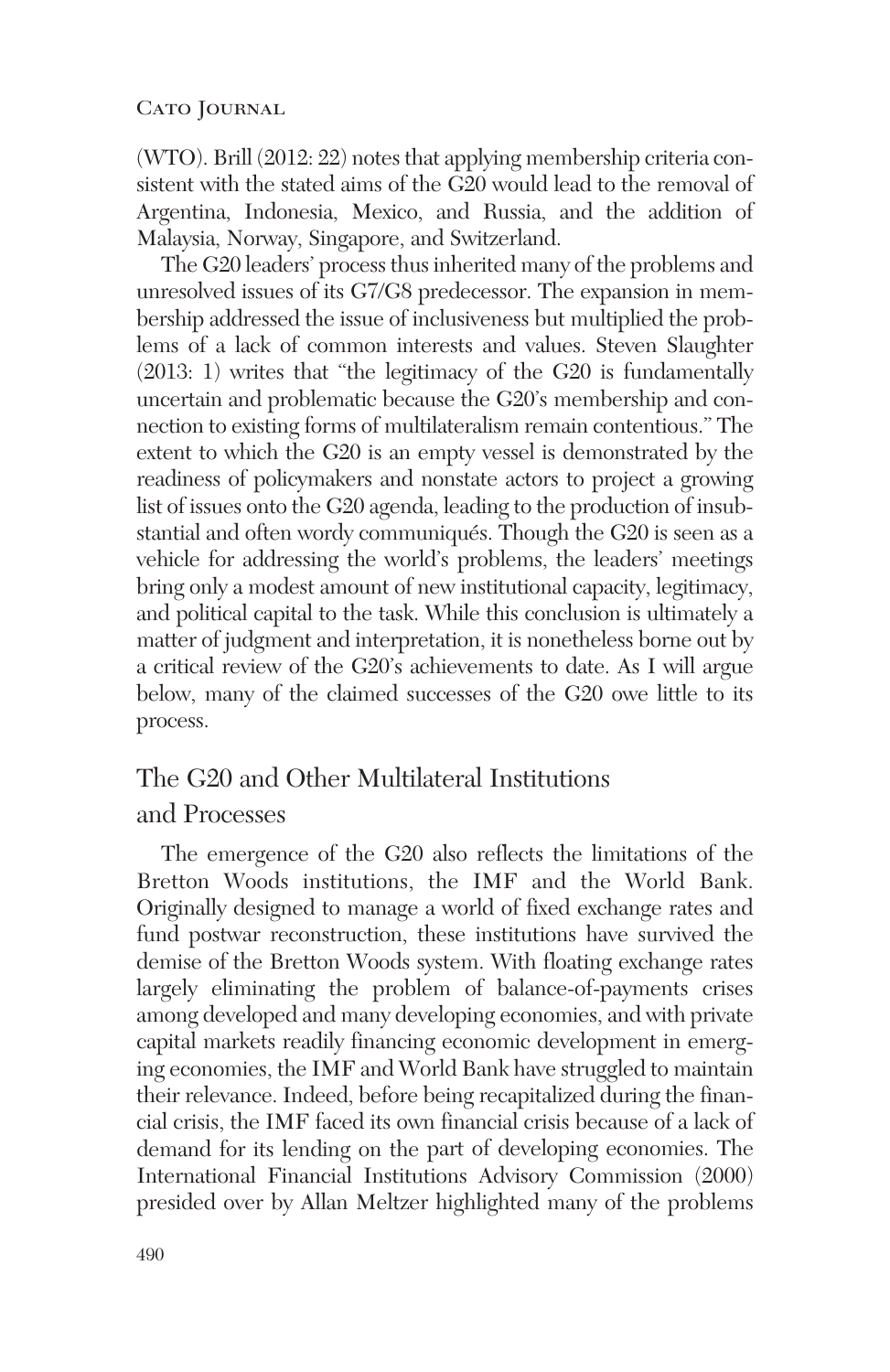with the Bretton Woods institutions, though none of its recommendations were implemented.

The Bretton Woods institutions have sought to maintain their relevance by addressing the postcrisis international economic issues on the G20's agenda. They bring to this task some of the institutional capacity that the G20 lacks. Yet it is notable that reform of the Bretton Woods institutions is itself high on the G20 agenda. As Brill (2012: 24) observes, this creates the problem that the G20 relies for some of its work program on "institutions that are outdated or known to be riddled with problems and pathologies."

Other multilateral processes also offer lessons on what it is reasonable to expect of the G20. The multilateral trade liberalization process under the auspices of the WTO has addressed the legitimacy problem in international organization by demanding unanimous agreement among its membership, but at the cost of narrowing its negotiating agenda (for example, the exclusion of investment) and making little substantive progress since its fifth ministerial meeting in Cancún in 2003, the Bali Agreement on customs procedures in 2013 notwithstanding. The WTO process highlights some of the tradeoffs between inclusiveness, legitimacy, and effectiveness in international economic cooperation. The growing resort to bilateral and regional trade agreements, such as the Trans-Pacific Partnership, has also highlighted the limits of multilateralism in the area of trade liberalization.

It has been suggested that the G20 be given the task of rebooting the WTO's Doha round (Thirwell 2013), though it is notable that this suggestion was also made for the G7 (Daniels 2005: 93). The G7's role in the completion of the Uruguay round of the General Agreement on Tariffs and Trade would serve as a precedent for this, and it would represent an attempt to narrow the G20 agenda and give it more realistic and achievable goals. Yet at the same time, it is unrealistic to expect the G20 to succeed where the G7 and the WTO itself have failed. Indeed, the G20's attempt to put in place a standstill on trade protection at its November 2008 summit is one of its more notable failures. Since 2008, the G20's membership has been responsible for more than half of the thousands of new protectionist measures implemented worldwide, pointing to substantial underreporting of protectionist measures by the WTO in its role as the official monitor of the G20's adherence to its standstill on protection (Global Trade Alert 2014: 4).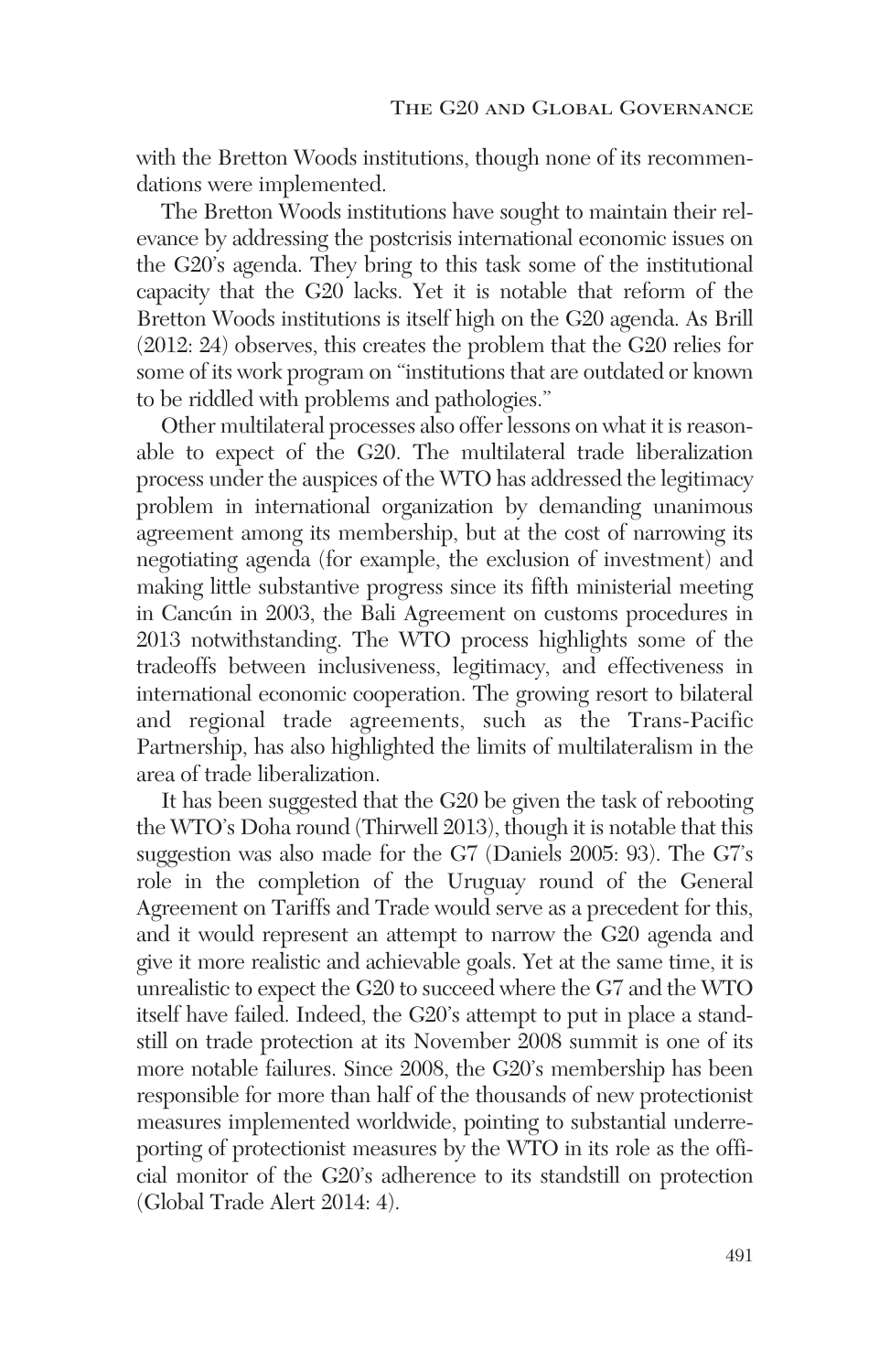This track record makes the G20 an unlikely vehicle for rebooting the multilateral trade liberalization process. As Drysdale and Dervis (2014: 14) note, "International trade has been a poor cousin of global macroeconomic and financial reform on the G20 agenda." Some analysts have suggested a counterfactual in which the world would have descended into 1930s-style protectionism in the absence of the G20's "standstill." Barry Carin and David Short (2013: 9) suggest that "compared with the rampant 'beggar thy neighborism' of the 1930s, G20 nations have shown notable restraint." This is a very low standard against which to assess the success of the G20's "standstill." A more straightforward conclusion is that the G20's commitment was simply irrelevant to national trade policies.

Experience with the G7/G8, Bretton Woods, and other multilateral institutions such as the WTO and the previous G20 ministerial process should have led to more modest expectations of the G20 leaders' process. The G20 was assumed to have the capacity to succeed where other institutions and processes had often failed. A consistent theme in many discussions of the G20 is the idea that the institution has underperformed relative to its potential. Some of this commentary comes from the same academic think tank industry that was previously preoccupied with the shortcomings of the G20's predecessors. This projection of previously disappointed aspirations for workable models of global governance onto the relatively new G20 leaders' process suggests a willful blindness to the G20s historical, political, and institutional context.

Financial markets have been far more skeptical of the importance of the G20 process. A European Central Bank (ECB) Working Paper by Marco Lo Duca and Livio Stracca (2014: 1) estimated the effects of G20 leaders' meetings on financial markets, and found that "G20 summits have not had a strong, consistent and durable effect on any of the markets that we consider, suggesting that the information and decision content of G20 summits is of limited relevance for market participants." Financial market prices give a relatively unbiased and independent assessment of the effectiveness of the G20 process and related policies.

## Evaluating the G20's Commitments

The G20 Information Centre at the University of Toronto monitors compliance with commitments made at the G20 Leaders'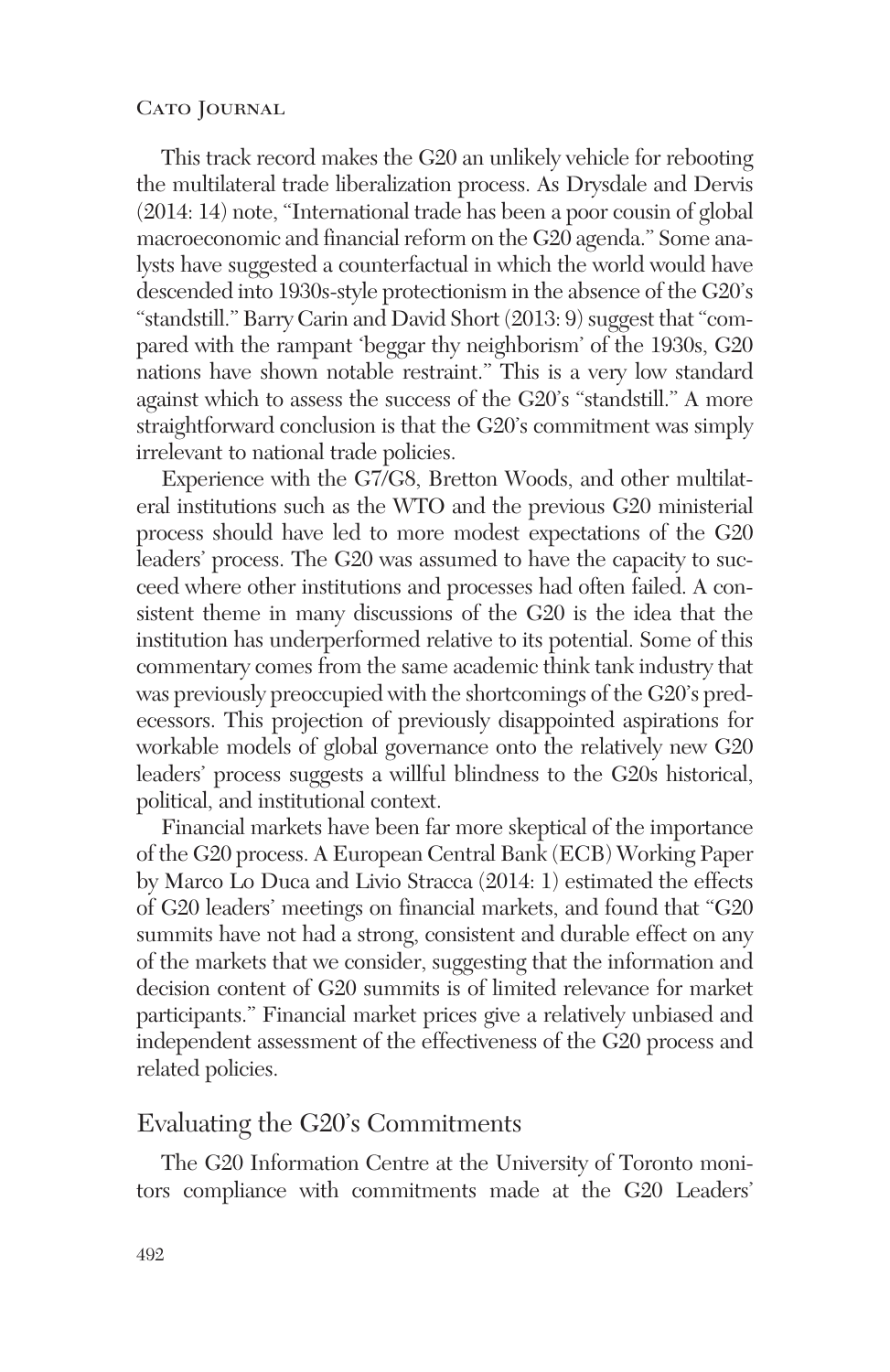

Source: G20 Information Centre, University of Toronto.

Summit meetings. Figure 1 shows the average scores for G20 countries and the EU between 2008 and 2013 on a scale of  $+1$  (compliant) to  $-1$  (noncompliant). A value of zero is assigned to indicate incomplete progress or compliance with a particular commitment.

The data point to a relatively high level of compliance by Anglo-American and most European countries, and Korea, with belowaverage compliance from the remaining members. Compliance is partly a matter of interpretation, and it is possible to disagree with some of the G20 Information Centre's coding. However, the center's analysis nonetheless represents a comprehensive and relatively independent attempt to monitor G20 compliance.

One approach to evaluating G20 compliance is to consider the relationship between compliance and measures of the quality of domestic institutions and policies, for which the Heritage Foundation's index of economic freedom can serve as a proxy. Plotting individual country average compliance scores against the Heritage Foundation's economic freedom scores for 2008 (divided by 100 for scaling purposes) shows a positive relationship between G20 compliance and the quality of domestic institutions (Figure 2).

Since the 2008 economic freedom scores predate the 2008–13 G20 summit commitments and compliance—actual data used to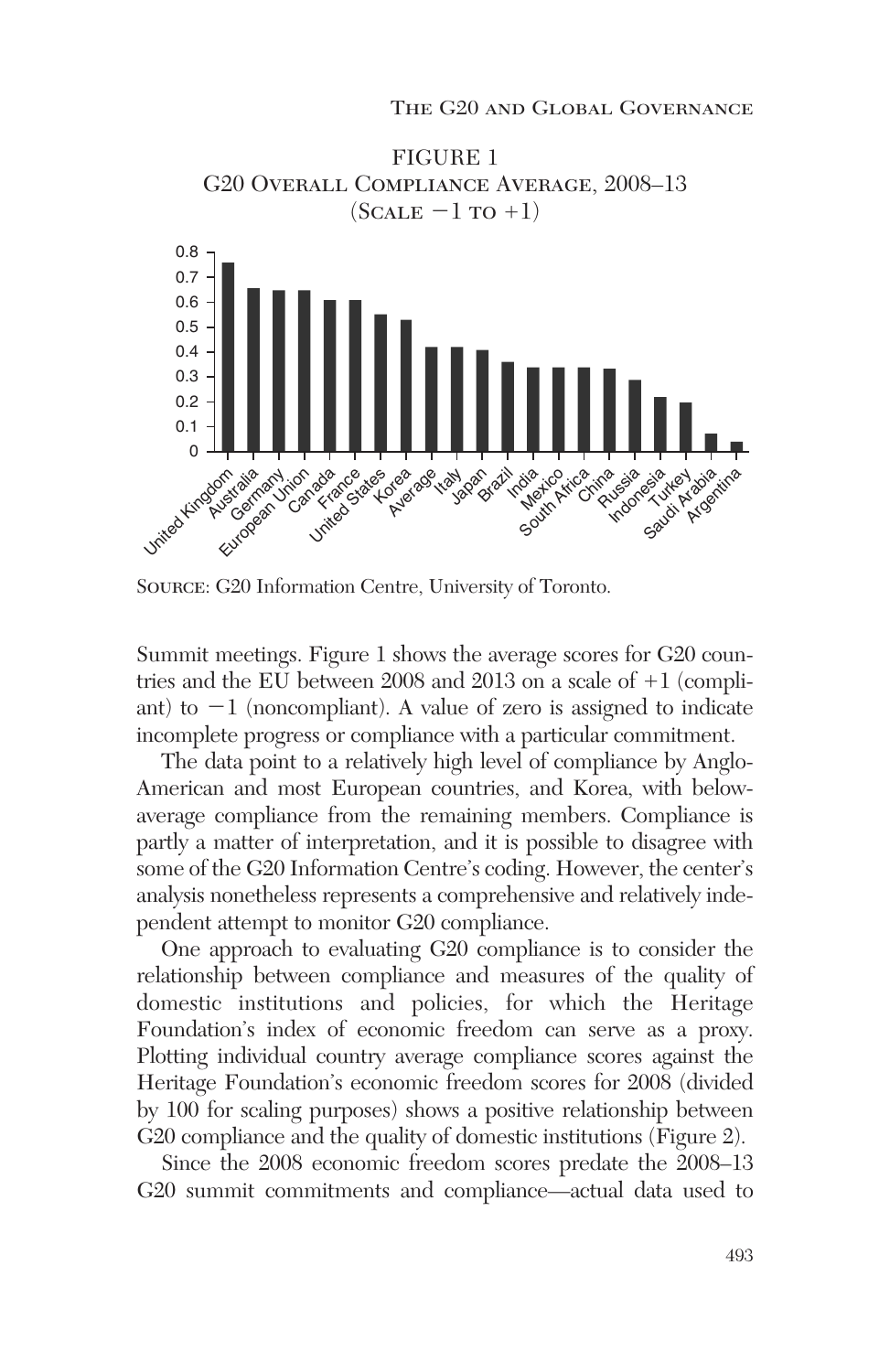

Sources: Heritage Foundation; G20 Information Centre.

compile the economic freedom scores typically lagging by around 12 months—we can rule out the possibility that summit compliance caused changes to domestic policies and institutions. On the other hand, the quality of domestic institutions and policies appears to have predictive power for subsequent compliance with G20 summit commitments, which in turn can be taken as a proxy for willingness to engage in international economic-policy cooperation or coordination. An important implication of this data is that the ability to successfully address the issues raised at G20 summits is a function of domestic institutional capacity and quality.

We can examine the possibility that G20 compliance caused improvement to the quality of domestic institutions and policies by comparing average G20 compliance with the change in the economic freedom index between 2008 and 2015 (Figure 3). This allows for a two-year lag in the effects of compliance.

Figure 3 is remarkable for showing no relationship between compliance with G20 summit commitments between 2008 and 2013 and the change in economic freedom over the same period plus a twoyear lag. Most countries are clustered around the zero line for the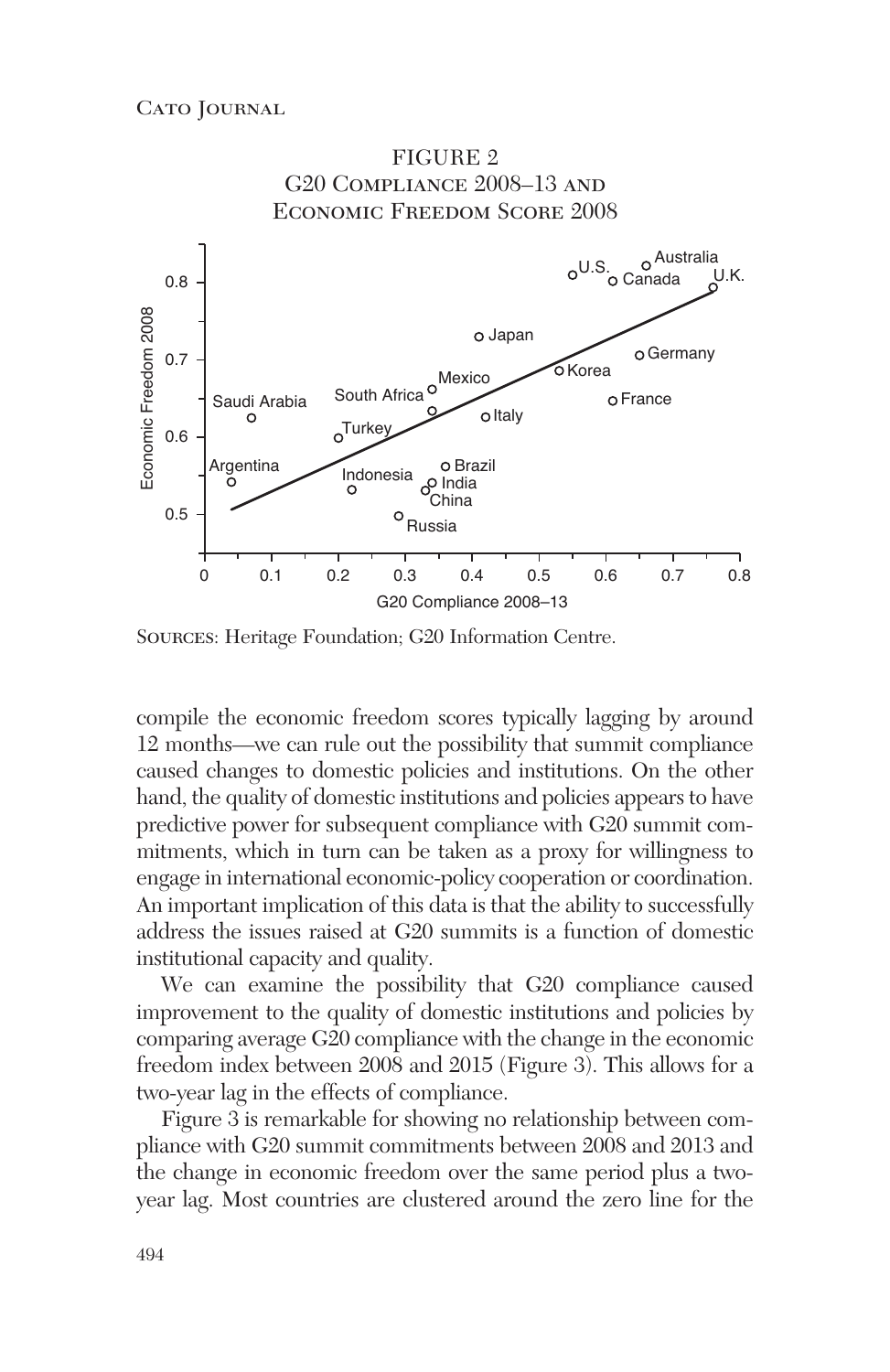

## $-0.10$ G20 Compliance 2008–13 0 0.1 0.2 0.3 0.4 0.5 0.6 0.7 0.8

Sources: Heritage Foundation; G20 Information Centre.

Argentina

change in economic freedom while being highly dispersed along the compliance dimension, though it is notable that the major Anglo-American economies saw a reduction in economic freedom despite a high level of G20 compliance.

A similar relationship is found when comparing G20 compliance with the Legatum Institute's Prosperity Index, which is designed to measure national well-being using a very broad range of measures, and Transparency International's Corruption Perceptions Index (data available from the author on request).

These data demonstrate that international economic and political cooperation is a symptom, not a cause, of domestic policies and institutions. Domestic policies and institutional settings contribute to advancing the G20's agenda, but these settings do not appear to depend on the G20 summit process in a measurable way.

### Postcrisis Economic Policy Coordination

The strengths and limitations of the G20 process, discussed above, can be further considered by evaluating specific policy areas where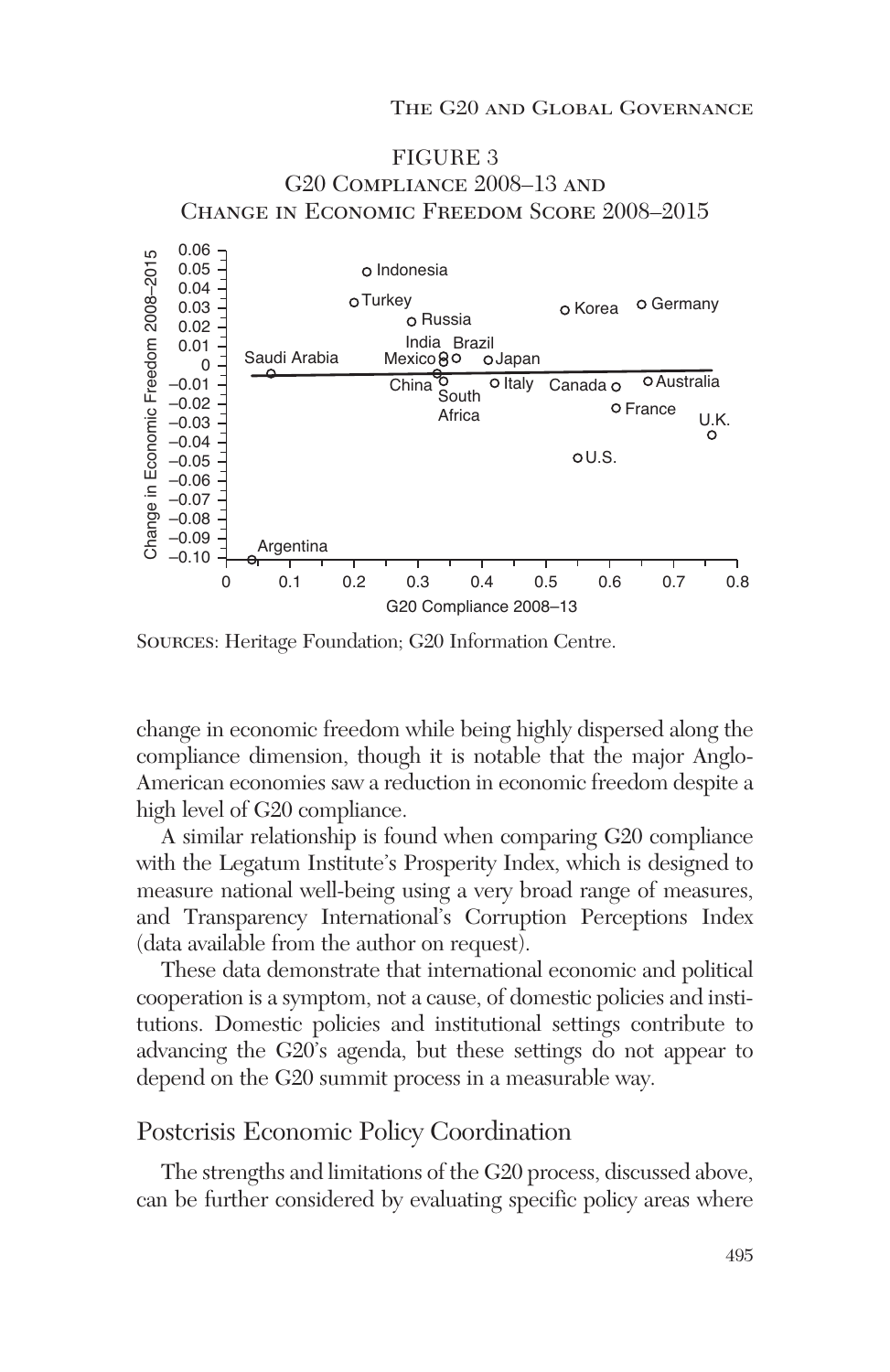substantive actions have been agreed on and implemented, and have been widely claimed as successes by some observers. A key issue is how important the G20 process has been to actual policy outcomes versus plausible counterfactuals. The IMF has concluded that "evidence to date does not suggest that any of the large countries have made significant adjustments to their economic policies in response to peer pressure" under the G20-mandated mutual assessment of policies (Ostry and Ghosh 2013: 25). A former deputy managing director of the IMF has said that "it is hard to say with certainty that any G20 member has altered its policy plans in the interest of achieving greater policy coherence—and therefore effectiveness—with its G20 partners" (Taylor 2014). The two policy areas considered here are postcrisis macroeconomic policy coordination and financial market regulation.

The 2008 Washington G20 summit communiqué attributed the financial crisis in part to "inconsistent and insufficiently coordinated macroeconomic policies" (G20 2008). If we think of macroeconomic policy as monetary, fiscal, and exchange rate policy, it is far from obvious how greater coordination of these policies could have averted or mitigated the financial crisis, which had its origins in the politicization of housing finance in the United States (Morgenson and Rosner 2012, Acharya et al. 2011, Wallison 2015). The Bretton Woods system of fixed exchange rates provides a historical example of an internationally coordinated system of exchange rates and, occasionally, macroeconomic policies, which lacked the flexibility to accommodate the economic shocks that ultimately brought it undone in the early 1970s.

The evidence for effective postcrisis economic policy coordination is weak. I have already mentioned the data on compliance with the G20's "standstill" on protection, which shows that despite their commitments, G20 members have contributed substantially to the introduction of new protectionist measures. We can also consider the communiqué from the London G20 Leaders' Summit on April 2, 2009, which referenced an "unprecedented and concerted fiscal expansion, which will save or create millions of jobs" (G20 2009a). This "concerted fiscal expansion" is cited by some as a major achievement of the G20. For example, Colin Bradford and Johannes Linn (2011: 11) claim that "the major achievement of the London G20 Summit was the confirmation of the \$5 trillion 'concerted fiscal expansion' undertaken by G20 governments between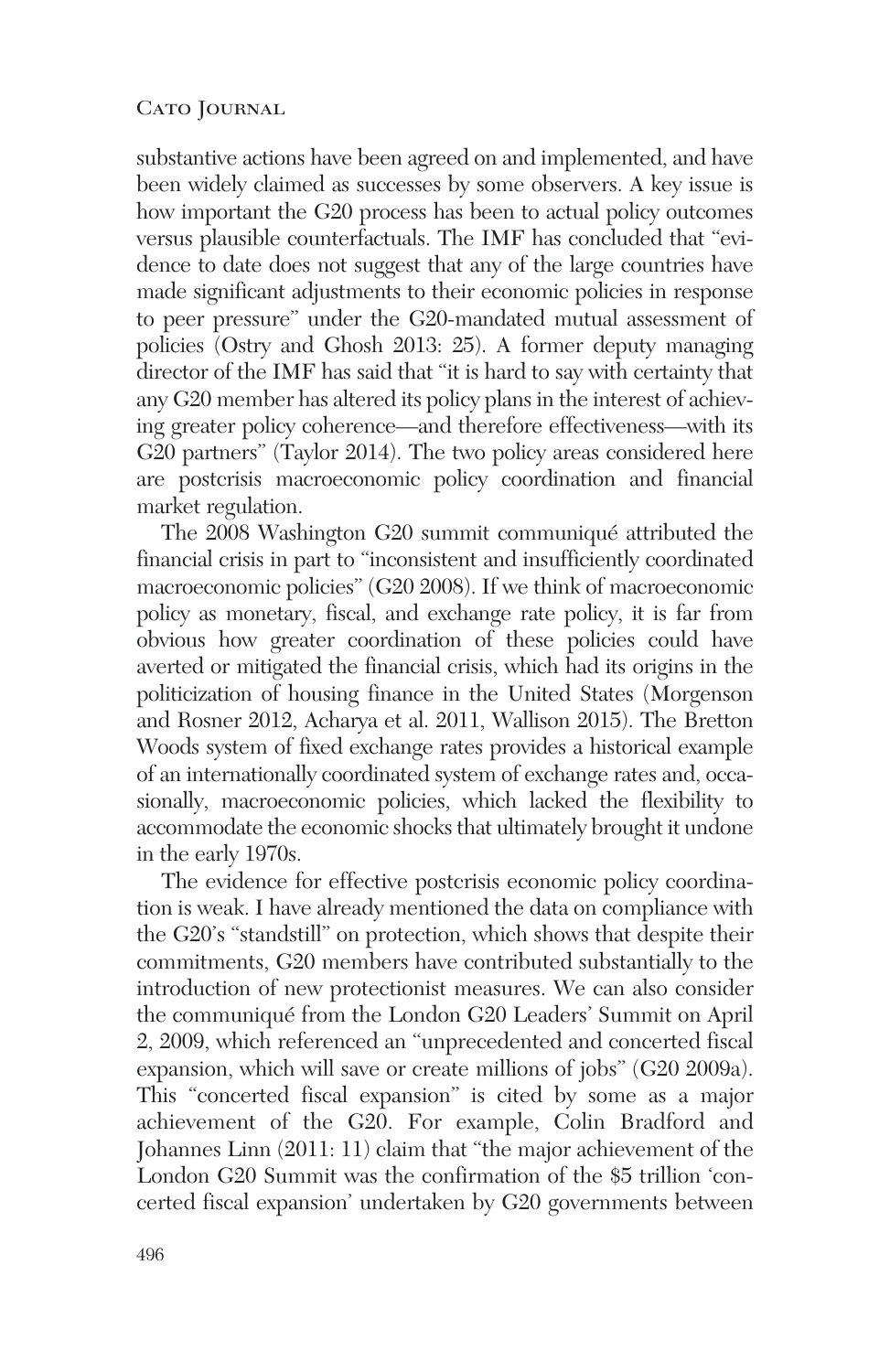the Washington and London G20 Summits." Carin and Short (2013: 2 and 11) credit the G20 with "marshalling nearly a trillion dollars to give the global economy some shock absorbers," through which the G20 "earned an ample supply of legitimacy and effectiveness points." They even suggest the G20's response to the financial crisis was "triumphal."

There is little evidence that these fiscal expansions were attributable to the G20 leaders' process rather than just being the sum of individual country efforts that would have been undertaken in the absence of that process. The stimulus was not an outcome of the summit itself, having been preannounced by individual countries. For example, Australia's two discretionary fiscal expansions were announced in October 2008 and February 2009. The counterfactual scenario in which no or less fiscal stimulus would have occurred in the absence of the summit is difficult to accept, given the willingness of G20 governments to adopt discretionary fiscal expansions.

It could be argued that the summit gave some additional political legitimacy to these efforts. Yet the London summit was the scene of a sharp disagreement between the United States and Europeans over what constituted fiscal stimulus. This led the London summit's U.K. organizers to deemphasize fiscal stimulus as the summit's main outcome at the time. Sharp disagreements about the appropriate stance of fiscal policy were also a feature of the 2010 G8 and G20 summits in Canada (Bradford and Linn 2011: 10). The 2010 Toronto summit commitments to reduce fiscal deficits by half were abandoned by the time of the St. Petersburg summit in 2013, when they were meant to have been achieved. If anything, these high-profile disagreements over fiscal policy detracted from the political legitimacy of fiscal policy both domestically and internationally, while the failure to meet the G20's fiscal targets damaged credibility.

The effectiveness of fiscal stimulus at a national level is highly contentious. In the presence of an inflation-targeting central bank, monetary policy will effectively discount fiscal policy actions (DeLong and Olney 2005: 399–400). While some have argued that monetary policy is ineffective when the zero bound on nominal interest rates becomes a binding constraint on official interest rates, the widespread use of quantitative operating instruments for monetary policy in the wake of the crisis demonstrates that this is not the case. In this context, "estimates of [positive] fiscal multipliers become little more than forecasts of central bank incompetence" (Sumner 2013: 3).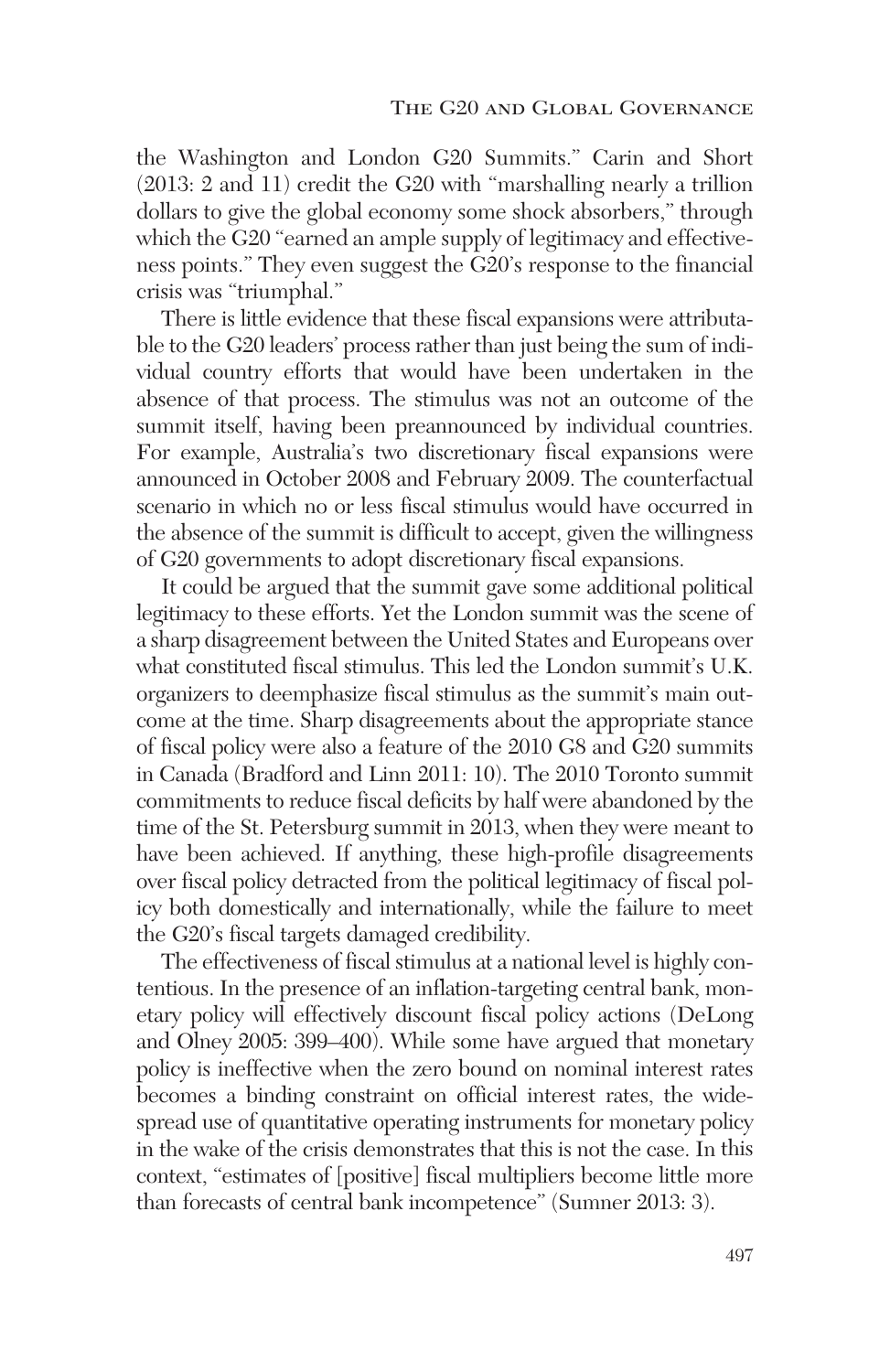It has also been argued that a concerted fiscal expansion can be effective because the world as a whole is a closed economy. However, this merely relocates the fiscal crowding-out effects from the national to the internationally relative change in budget balance as a share of the economy. Given a concerted global fiscal expansion, those economies with floating exchange rates that expand fiscal policy the most will see relatively greater upward pressure on their exchange rate and downward pressure on net exports, all else being equal. Economies with more modest fiscal expansions or larger fiscal contractions will benefit by creating more room for domestic monetary policy and putting downward pressure on their exchange rate. Fiscal policy may still be effective in the context of a fixed exchange rate regime, but this comes at the cost of an independent monetary policy and the benefits of a flexible exchange rate as an economic shock absorber.

The November 2010 Seoul summit saw a U.S. proposal to impose  $a +/-4$  percent of GDP floor and ceiling on current account balances to address the alleged problem of global "imbalances." The role of current account imbalances in pre- and postcrisis macroeconomic outcomes is controversial and reflects a debate that has persisted since Ben Bernanke (2005) raised the issue of a "glut" of global saving. The issue also reflects long-standing tensions between China and the United States over the former's managed exchange rate regime, an echo of G7 tensions between Japan and the United States over trade balances and the U.S. dollar–Japanese yen exchange rate in the 1980s and 1990s.

The proposal to limit current account imbalances would have constrained the economic growth of countries that import a large amount of capital as a share of GDP, like Australia, and exacerbated the surplus of domestic saving in capital-exporting countries. The mercantilist assumptions underpinning the concern with such imbalances renders the issue tailor-made for raising tensions between governments, and made the G20 summit "look like an exercise in discord rather than international cooperation" (Bradford and Linn 2011: 14), further undermining the international legitimacy of macroeconomic policy coordination efforts.

Current account imbalances are not a macroeconomic problem under floating exchange rates, although they may be symptomatic of the problems associated with fixed exchange rate regimes. They are symptomatic of the global trade in capital that is an important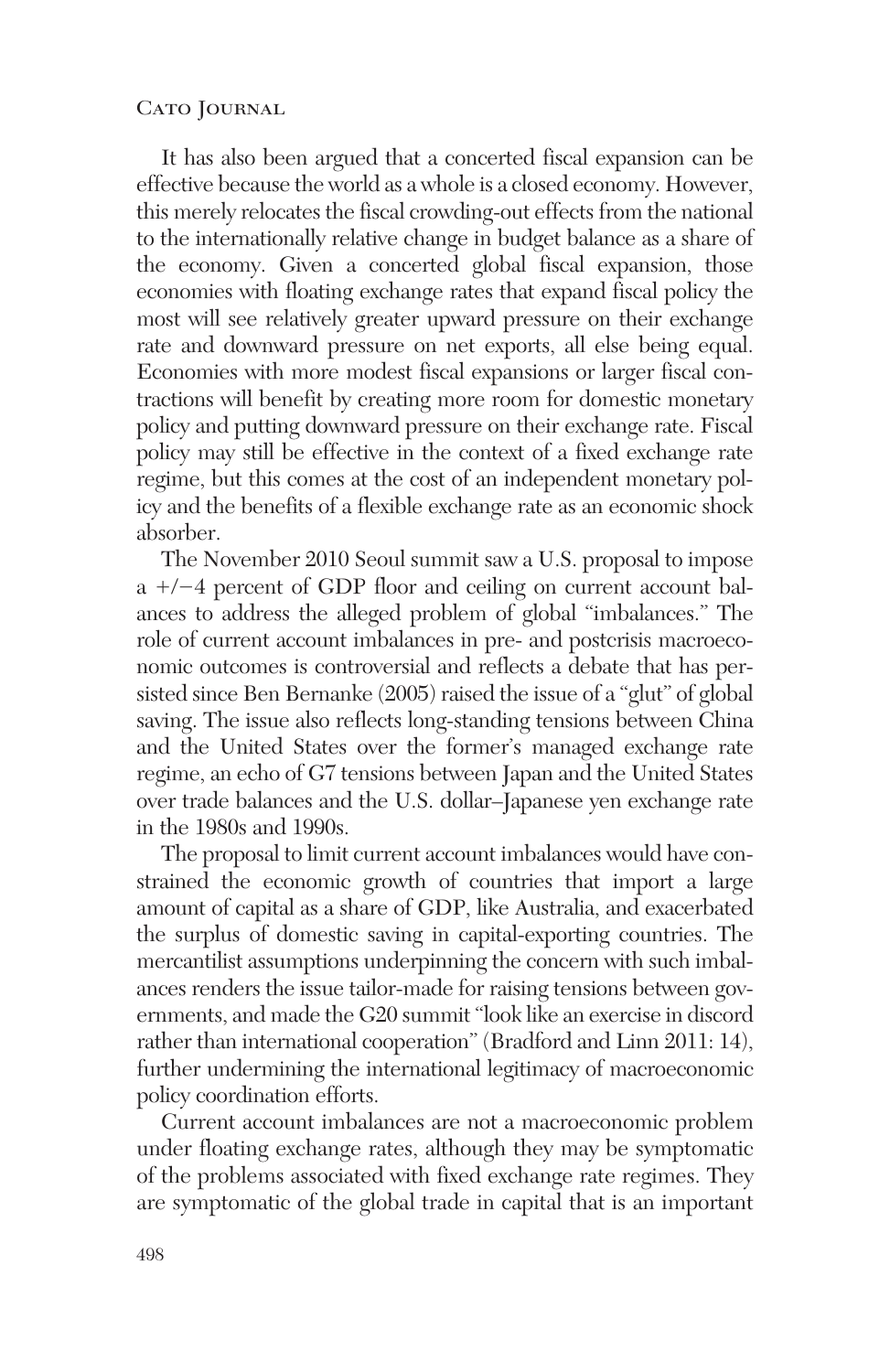benefit of globalization (Cooper 2005). To that extent, they do not demand macroeconomic policy coordination, and so the G20's effort to promote "global rebalancing" was economically and politically counterproductive.

The 2014 Brisbane summit saw an attempt by the host country, Australia, to better focus the G20 agenda on concrete strategies for promoting economic growth. This was a close fit with the domestic policy agenda of the Australian government, but also reflected concern that the G20 had lost its way. G20 members were encouraged to develop plans to raise global GDP by 2 percent by 2018, relative to the IMF's October 2013 forecasts assuming the absence of these measures. These policies were then formally assessed by the IMF and OECD in a black-box process, in time for the Brisbane summit, and declared to be capable of achieving the growth objective—but only under the heroic assumption of full and simultaneous implementation from day one. Global economic growth has since fallen short of even the baseline scenario, as G20 governments implemented less than half of the measures required to meet the Brisbane growth target (Greber 2016a).

While raising global economic growth rates is a worthy objective, the Australian approach only served to highlight the extent to which global growth is a function of national economic policies rather than international policy coordination. Most governments are already committed to promoting economic growth, subject to domestic policy constraints that international policy cooperation and coordination do little to alleviate.

A review of Australia's proposed growth strategy invites skepticism about its origins in the G20 process (Australian Government 2014). The proposed strategy was an inventory of long-standing policy commitments otherwise unrelated to the G20 process or the Brisbane summit.

It has been argued by well-informed observers that the effort invested by the Australian treasurer Joe Hockey in pursuing outcomes for the G20's Brisbane summit compromised his ability to implement domestic policy proposals, undermining Australia's contribution to the G20 growth target (Uren 2015). Indeed, the distraction of the G20 summit was arguably a factor in the ousting of Australia's conservative prime minister, Tony Abbott, and of Hockey, his treasurer, in an internal party revolt in September 2015. In seeking to explain their political demise, journalist Phillip Coorey (2015)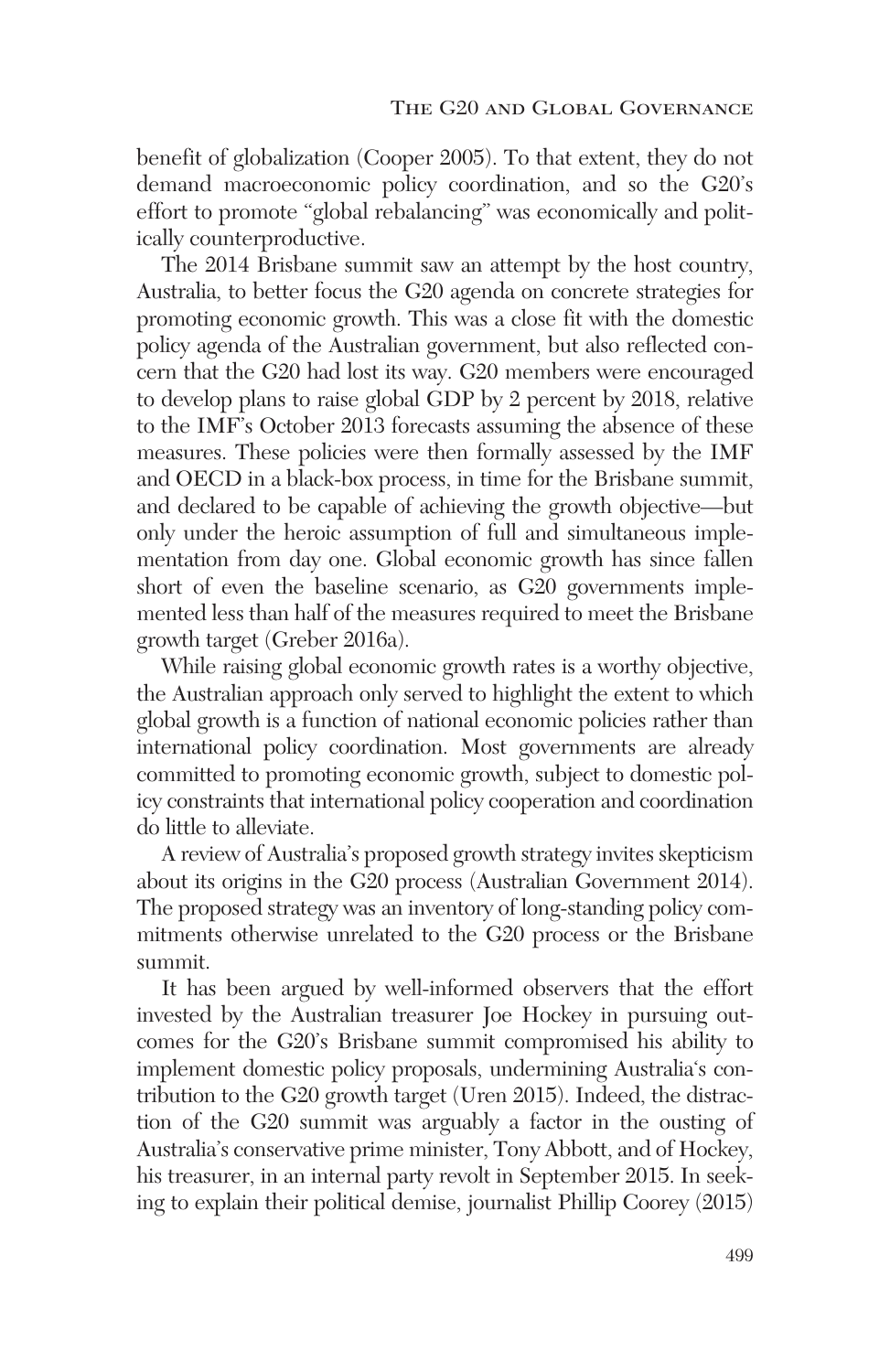observed that "Australia was chair of the G20 when the Coalition was elected and Hockey had no choice but to assume a prominent international role, which increased his burden." Hockey's successor as treasurer, Scott Morrison, said he would not attend meetings of the G20, IMF, or World Bank, deputizing to a junior minister "so he could stay home and sell tax reform" (Coorey 2015). More recently, "Australia hasn't sent a single senior government minister to a top level meeting of finance chiefs in Paris . . . aimed at preparing for the next crisis" (Greber 2016b). Hosting the G20 summit not only harmed the domestic political fortunes of Australia's political and economic leadership, but also compromised the domestic economic reform agenda that would have supported its G20 commitments.

The Australian approach to the Brisbane summit was hailed by some as a success in refocusing the G20 agenda. However, it did so in a way that undermined the case for international policy coordination by highlighting the importance of domestic policies and national rather than international political leadership.

## International Financial Regulation and the Financial Stability Board

The G20 has been most active in presiding over a program of international financial regulatory reform, including in the areas of prudential and liquidity standards, and derivatives markets. A key institutional innovation of the G20 has been the creation of the FSB out of the former FSF, with a mandate to oversee these efforts. Like the G20 leaders' process, the pre-financial-crisis history of the FSF provides important insights into the prospects for the FSB.

Until the financial crisis, the Basel Committee on Banking Supervision (BCBS) was largely made up of the G7 countries, and focused on the development of international prudential standards among developed economies. The 1988 Basel Accord (Basel I) was adopted in an environment where Japanese financial institutions were placing competitive pressure on U.S. and European institutions, creating demands for a leveling of the international playing field through common standards.

The emerging markets crises of the 1990s saw the G7 create the FSF in 1999, with a view to promoting international financial standards that would take in both developed and emerging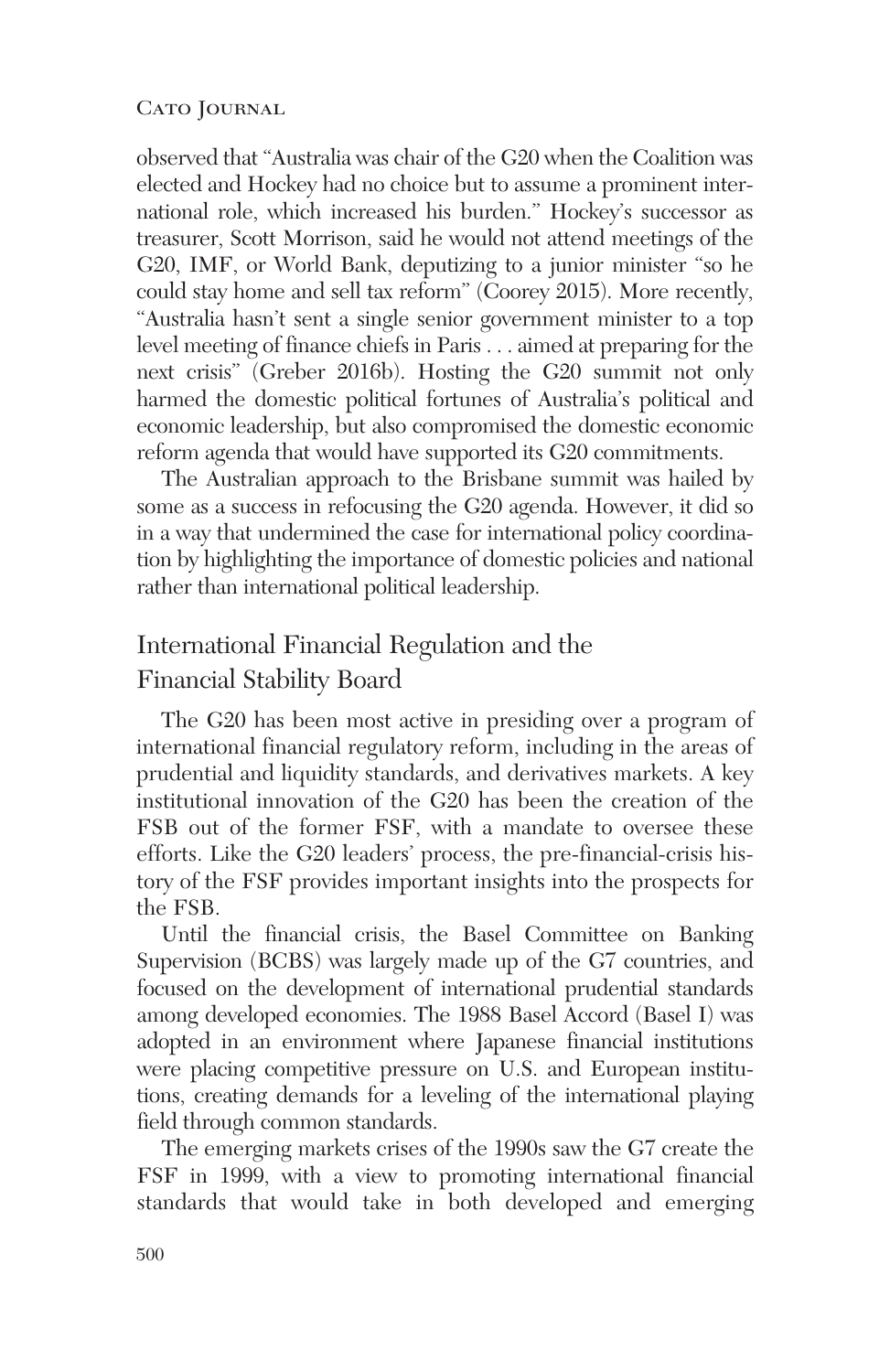market economies. The FSF's membership included G7 central banks, finance ministries, and prudential regulators; international financial institutions (IFIs) such as the World Bank, IMF, and Bank for International Settlements (BIS); and international standardsetting bodies (SSBs) such as the BCBS and International Organization of Securities Commissions. Its first chair was the general manager of the BIS, and was supported by a small secretariat within that institution. The FSF's membership was subsequently expanded to include Australia, Hong Kong, the Netherlands, Singapore, and Switzerland.

The FSF's agenda largely reflected issues seen to be arising from the emerging markets crises of the 1990s. The FSF developed financial standards that were the subject of a Financial Sector Assessment Program (FSAP) run by the IMF and the World Bank. However, the FSAP was notable for the refusal of some countries to participate, not least the United States. The precrisis FSAP process is estimated to have cost around \$1 billion. Like Eric Helleiner (2010: 286), we may ask, "given the eventual system blow-up, was this time and money well spent?" Howard Davies and David Green (2008: 116) maintain that the FSF was notable for failing "to carve out a distinctive position, integrating the various perspectives of the diverse membership, as was originally hoped."

The first G20 Leaders' Summit in Washington in November 2008 mandated that the FSF and SSBs should expand their membership. At the Pittsburgh summit in September 2009, the G20 approved a charter for the FSB, and at the Cannes summit in November 2011 it called for a strengthening of the FSB's resources and governance through establishment of the FSB on a permanent organizational basis.

In its report to the 2012 Los Cabos summit, the FSB set out a new organizational, governance, and resourcing framework, and an amended charter, including its role in setting standards. The FSB was established as an association under Swiss law on January 28, 2013. Article 23 of the 2012 FSB Charter is notable for stating, "This Charter is not intended to create any legal rights or obligations" (Financial Stability Board 2012).

The institutionalization of the FSB can be seen as an attempt to invest the G20 process with greater organizational capacity in the area of financial regulation, particularly with respect to coordinating the activities of the SSBs. The broader membership of the G20 and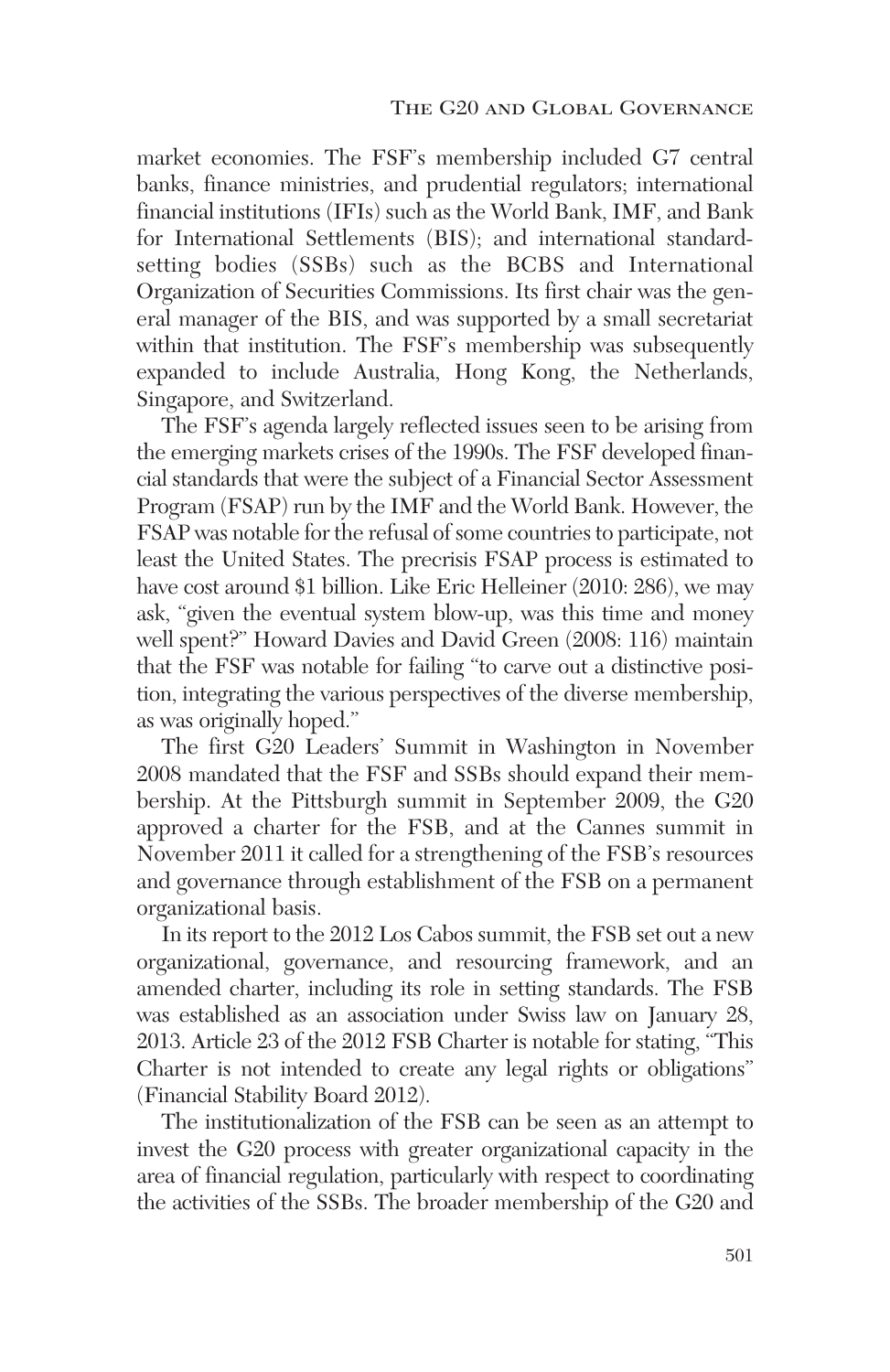the FSB, relative to the G7-dominated precrisis processes for international regulatory coordination, is seen as giving these efforts greater legitimacy. However, the postcrisis broadening in the membership of the SSBs was perhaps more important in this regard, even if it was an outcome of the G20 process. Greater regulatory coordination could arguably have been achieved through the SSBs without the overlay of the G20 leaders' or even the G20 ministerial process.

The United States has been an important driver of the FSB process. One interpretation of these efforts is that the United States does not want to be competitively disadvantaged by tightening financial regulation at home. The FSB is thus seen as a vehicle to level the international regulatory playing field (Helleiner 2010: 285). International regulatory policy coordination is a mechanism for managing the competitive implications of domestic regulatory change.

The postcrisis regulatory agenda driven by the FSB has been blamed for a reduction in liquidity in some financial markets and an increase in asset price volatility (PricewaterhouseCoopers 2015). Reforms to derivatives markets have for the most part simply redistributed rather than reduced systemic risks (Pirrong 2010). There are also risks in imposing common regulatory standards, not least the creation of new systemic risks due to a lack of regulatory diversity and competition. Indeed, this should be viewed as an important lesson from the 2008–09 financial crisis. As Dani Rodrik (2009) has argued:

The world economy will be far more stable and prosperous with a thin veneer of international cooperation superimposed on strong national regulations than with attempts to construct a bold global regulatory and supervisory framework. The risk we run is that pursuing an ambitious goal will detract us from something that is more desirable and more easily attained. . . . Global financial regulation is neither feasible, nor prudent, nor desirable.

### Conclusion

As an institution for global governance, the G20 inherits many of the problems of its predecessor, the G7/8. The original sin of the G20's creation was to avoid confronting the important issues surrounding G7/8 expansion and the need to reform existing Bretton Woods institutions, which were highlighted by the 2000 Meltzer Commission. An expanded membership was achieved at the expense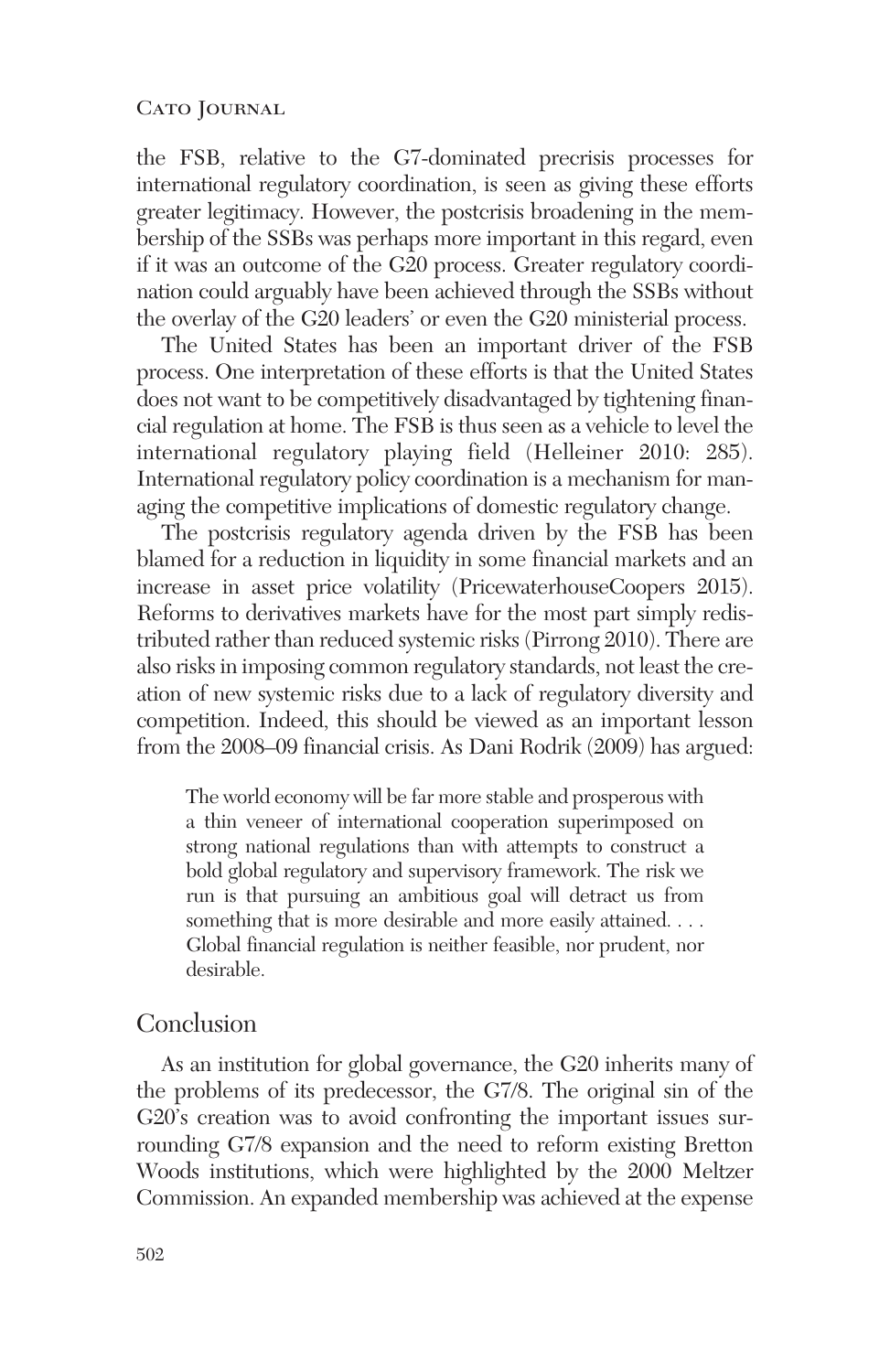of developing a common set of interests and values (or membership criteria) that could have bound the members of the G20 together and served as a source of international political legitimacy.

The best defense of the G20 is that it is the only major forum for global governance; the G20's role in this regard is the outcome of deliberate policy choices and decisions about how to invest scarce political, diplomatic, and other capital. This investment has been undertaken without sufficient attention to the lessons presented by the history of multilateral institutions and processes, which were well known to international governance scholars, but ignored in the rush to embrace the G20 leaders' process.

There is an air of unreality in much of the academic commentary on the G20. The G20 process is often treated as an end in itself, where analysis would be better focused on the G20's substantive achievements and their relationship to that process. Even government-funded think tanks most supportive of the G20 exhibit a notably fading enthusiasm. One journalist compared a Lowy Institute for International Policy forum on the G20 to a "rarefied session of Alcoholics Anonymous," noting that the "hard bitten, onetime true believer . . . Barry Carin . . . simply describes the institution as a 'dead forum walking'" (Earl 2015). The disappointment is palpable, but should not have come as a surprise to well-informed observers.

## References

- Acharya, V. V.; Richardson, M.; van Nieuwerburgh, S.; and White, L. J. (2011) *Guaranteed to Fail: Fannie Mae, Freddie Mac, and the Debacle of Mortgage Finance*. Princeton, N.J.: Princeton University Press.
- Australian Government (2014) "Comprehensive Growth Strategy: Australia." G20. Available at https://g20.org.tr/wp-content /uploads/2014/12/g20\_comprehensive\_growth\_strategy\_ australia.pdf.
- Baliamoune, M. (2000) "Economics of Summitry: An Empirical Assessment of the Economic Effects of Summits." *Empirica* 27: 295–314.
- Bernanke, B. (2005) "The Global Saving Glut and the U.S. Current Account Deficit." Richmond, Va.: Virginia Association of Economics Sandridge Lecture (April 14).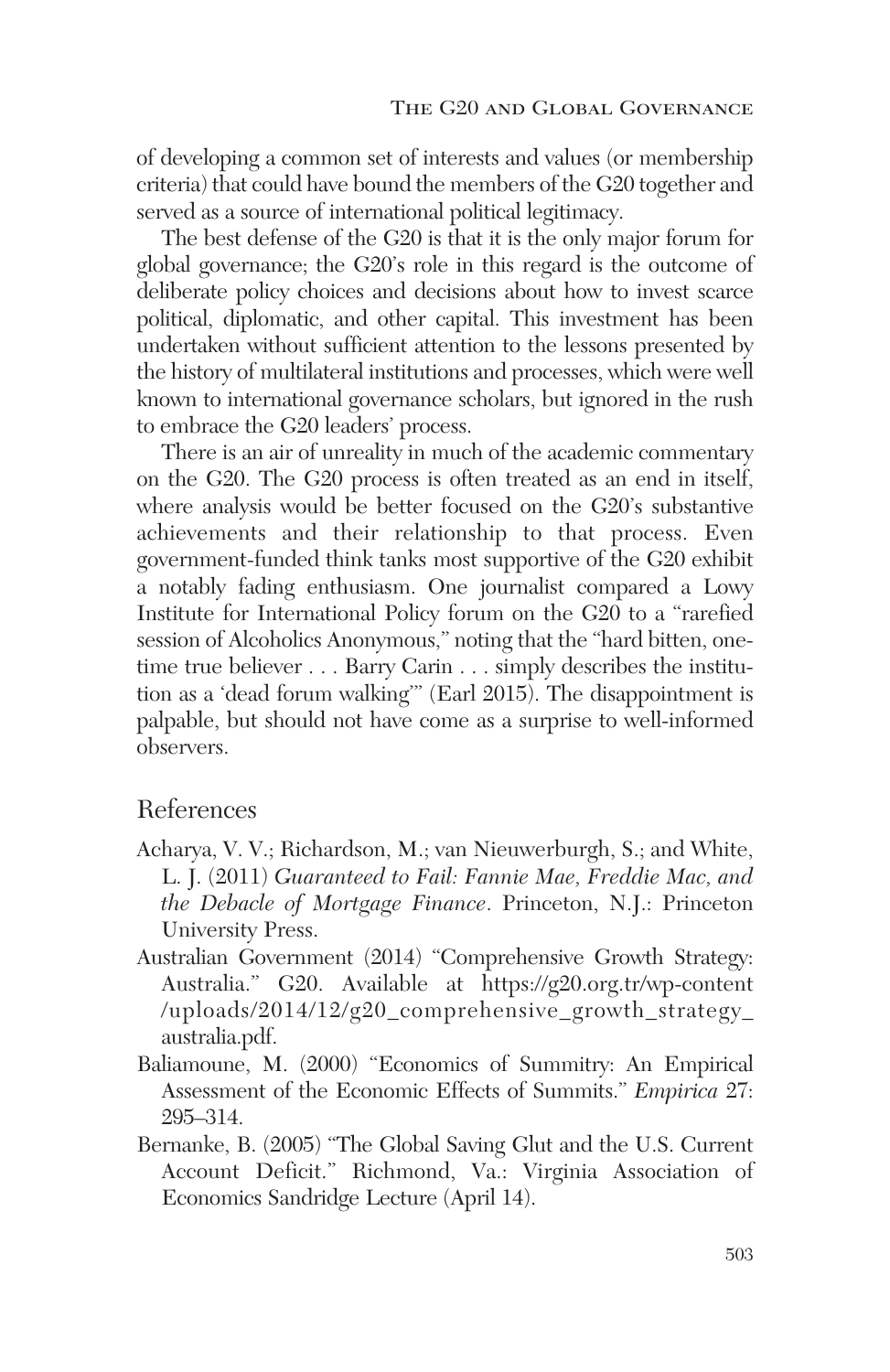- Bradford, C., and Linn, J. (2011) "A History of G20 Summits: The Evolving Dynamic of Global Leadership." *Journal of Globalization and Development* 2 (2): 1–23.
- Brill, A. (2012) "A Modest Approach for Effective Multilateral Institutions." *SAIS Review* 32 (2): 17–25.
- Carin, B., and Short, D. (2013) "The G-20 as a Lever for Progress." Policy Analysis Brief. Muscatine, Iowa: The Stanley Foundation.
- Cooper, R. (1969) "Macroeconomic Policy Adjustment in Interdependent Economies." *Quarterly Journal of Economics* 83: 1–24.

(2005) "Living with Global Imbalances: A Contrarian View." Policy Briefs in International Economics PB05-3. Washington: Institute for International Economics.

- Coorey, P. (2015) "Treasurer Scott Morrison Wants to Unlock Retirees' Home Wealth." *Financial Review* (September 23).
- Daniels, J. (1993) *The Meaning and Reliability of Economic Summit Undertakings, 1975–1989*. New York: Garland Press.

(2005) "The Significance of the Economic Summits." In W. Hoppenstedt, R. Pruessen, and O. Rathkolb (eds.), *Global Management*. Munster: Center for Global Economic Studies.

- Davies, H., and Green, D. (2008) *Global Financial Regulation: The Essential Guide*. Cambridge: Polity Press.
- DeLong, B., and Olney, M. (2005) *Macroeconomics*. New York: McGraw-Hill.
- Drysdale, P., and Dervis, K. (2014) *The G-20 Summit at Five: Time for Strategic Leadership*. Washington: Brookings Institution Press.
- Earl, G. (2015) "My G20-Soaked Season in the Sun." *Financial Review* (June 5).
- Financial Stability Board (2012) "Charter of the Financial Stability Board." Available at www.fsb.org/wp-content/uploads/r\_120809.pdf.

Fischer, S. (1987) "International Macroeconomic Policy Coordination." NBER Working Paper No. 2244. Cambridge, Mass.: National Bureau of Economic Research.

- Frankel, J. A. (2016) "International Coordination." NBER Working Paper No. 21878. Cambridge, Mass.: National Bureau of Economic Research.
- Fratzscher, M. (2009) "How Successful Is the G7 in Managing Exchange Rates?" *Journal of International Economics* 79: 78–88.
- G20 (2008) "Statement From G-20 Summit." *New York Times* (November 16).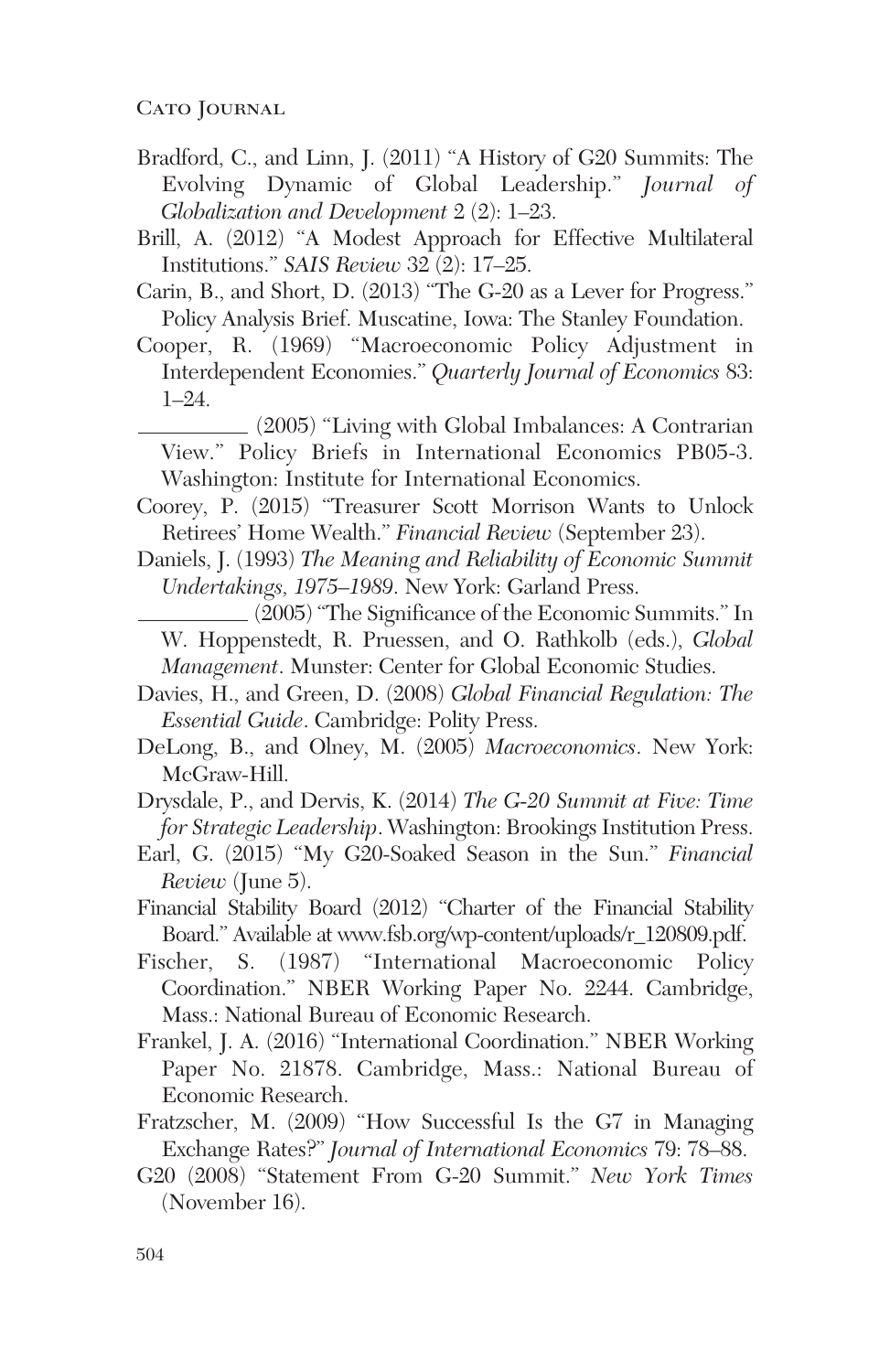(2009a) "Global Plan for Recovery and Reform: Statement Issued by the G20 Leaders." London: G20.

(2009b) "G20 Leaders Statement: The Pittsburgh Summit." Pittsburgh: G20.

- Furstenberg, G. von, and Daniels, J. (1992) *Economic Summit Declarations, 1965–1989: Examining the Written Record of International Cooperation*. Princeton Studies in International Finance, No. 72. Princeton, N.J.: International Finance Section, Princeton University.
- Global Trade Alert (2014) "The Global Trade Disorder: The 16th GTA Report." London: Centre for Economic Policy Research.
- Greber, J. (2016a) "OECD Blasts Reform Fatigue, Calls for More Rate Cuts, Budget Stimulus." *Financial Review* (February 18).
- Greber, J. (2016b) "Australian Ministers Duck G20 Crisis-Prepping Talks." *Financial Review* (March 31).
- Helleiner, E. (2010) "What Role for the New Financial Stability Board? The Politics of International Standards after the Crisis." *Global Policy* 1 (3): 282–90.
- International Financial Institutions Advisory Commission (Meltzer Commission) (2000). Washington: Government Printing Office.
- Lo Duca, M., and Stracca, L. (2014) "The Effect of G20 Summits on Global Financial Markets." Working Paper Series No. 1668. Frankfurt: European Central Bank.
- Morgenson, G., and Rosner, J. (2012) *Reckless Endangerment: How Outsized Ambition, Greed, and Corruption Created the Worst Financial Crisis of Our Time*. New York: St. Martin's Griffin.
- Ostry, J., and Ghosh, A. (2013) "Obstacles to International Policy Coordination and How to Overcome Them." IMF Staff Discussion Note. Washington: International Monetary Fund.
- Pirrong, C. (2010) "The Inefficiency of Clearing Mandates." Washington: Cato Institute. Available at www.cato.org/publications /policy-analysis/inefficiency-clearing-mandates.
- PricewaterhouseCoopers (2015) "Global Financial Markets Liquidity Study" (August 12). Available at www.iif.com/publication/regulatory -report/pwc-global-financial-markets-liquidity-study.
- Rodrik, D. (2009) "A Plan B for Global Finance." *The Economist* (March 12).
- Sally, R. (2001) "Looking Askance at Global Governance." In J. Kirton, J. Daniels, and A. Freytag (eds.), *Guiding Global Order:*